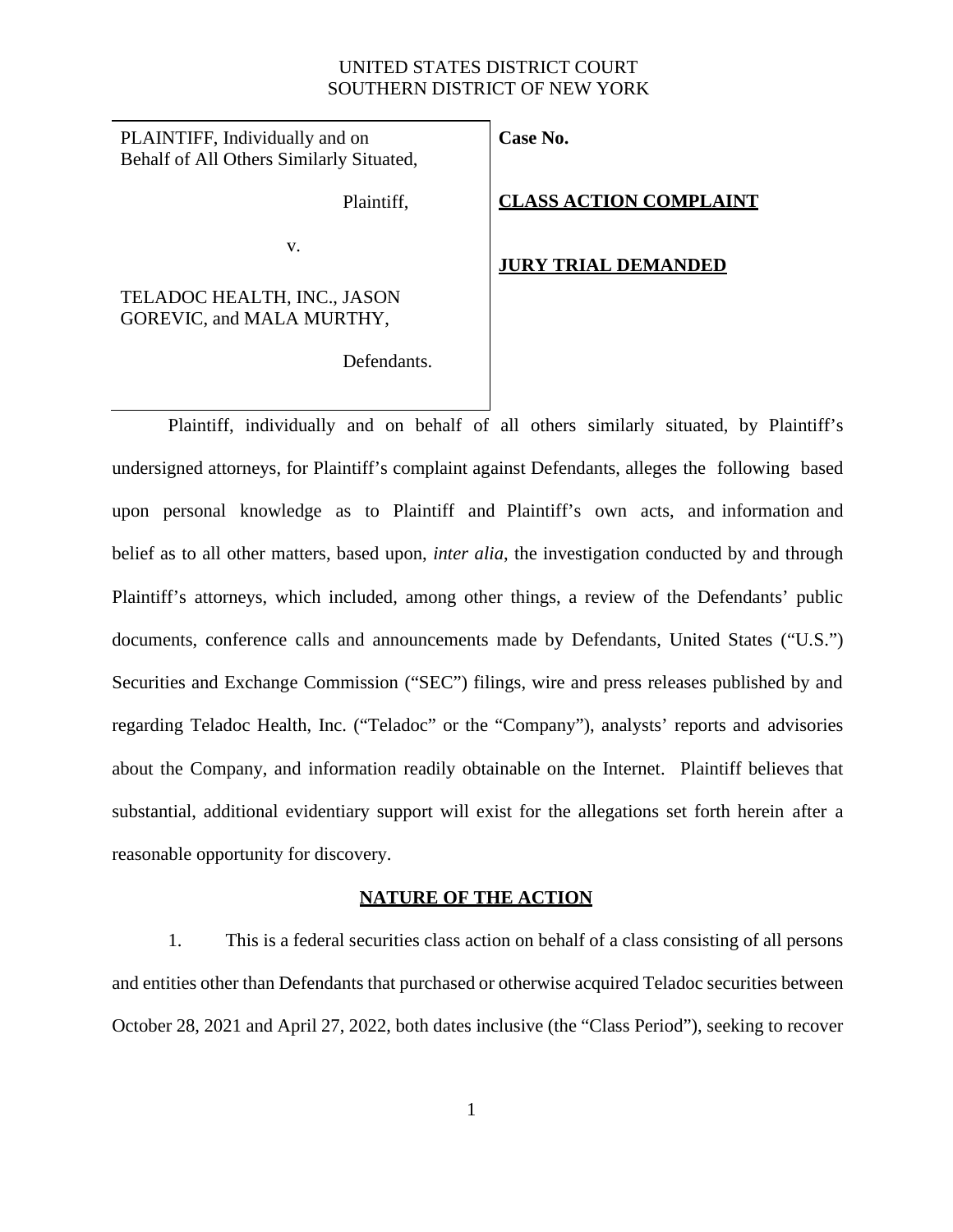damages caused by Defendants' violations of the federal securities laws and to pursue remedies under Sections 10(b) and 20(a) of the Securities Exchange Act of 1934 (the "Exchange Act") and Rule 10b-5 promulgated thereunder, against the Company and certain of its top officials.

2. Teladoc provides virtual healthcare services in the U.S. and internationally through Business-to-Business ("B2B") and Direct-to-Consumer ("D2C") distribution channels. The Company offers its customers various virtual products and services addressing, among other medical issues, mental health through its BetterHelp D2C product, and chronic conditions.

3. Teladoc touts itself as "the first and only company to provide a comprehensive and integrated whole person virtual healthcare solution that both provides and enables care for a full spectrum of clinical conditions[.]" Despite recent market concerns over new entrants to the telehealth field, such Amazon.com, Inc. ("Amazon") and Walmart Inc. ("Walmart"), the Company has continued to assure investors of the Company's dominant market position in the industry.

4. In fact, as recently as February 2022, Teladoc forecasted full year ("FY") 2022 revenue of \$2.55 - \$2.65 billion, as well as adjusted earnings before interest, taxes, depreciation, and amortization ("EBITDA") of \$330 - \$355 million, on anticipated continued growth through its competitive advantages.

5. Throughout the Class Period, Defendants made materially false and misleading statements regarding the Company's business, operations, and prospects. Specifically, Defendants made false and/or misleading statements and/or failed to disclose that: (i) increased competition, among other factors, was negatively impacting Teladoc's BetterHelp and chronic care businesses; (ii) accordingly, the growth of those businesses was less sustainable than Defendants had led investors to believe; (iii) as a result, Teladoc's revenue and adjusted EBITDA projections for FY 2022 were unrealistic; (iv) as a result of all the foregoing, Teladoc would be forced to recognize a

2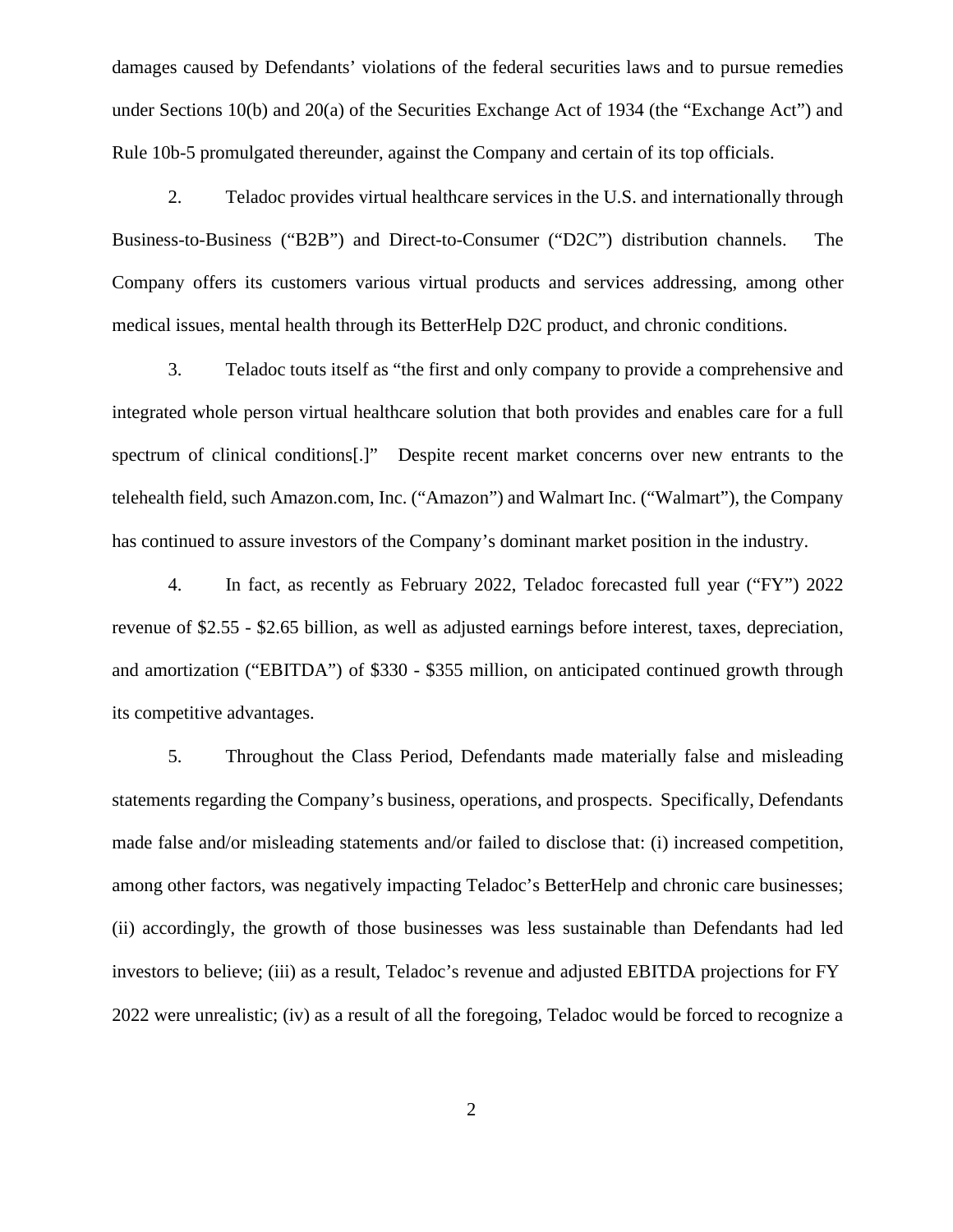significant non-cash goodwill impairment charge; and (v) as a result, the Company's public statements were materially false and misleading at all relevant times.

6. On April 27, 2022, Teladoc announced its first quarter ("Q1") 2022 financial results, including revenue of \$565.4 million, which missed consensus estimates by \$3.23 million, and "[n]et loss per share of \$41.58, primarily driven by [a] non-cash goodwill impairment charge of \$6.6 billion or \$41.11 per share[.]" Additionally, the Company revised its FY 2022 revenue guidance to \$2.4 - \$2.5 billion and adjusted EBITDA guidance to \$240 - \$265 million "to reflect dynamics we are currently experiencing in the [D2C] mental health and chronic condition markets." On a conference call with investors and analysts that day to discuss Teladoc's Q1 2022 results, Defendants largely attributed the Company's poor performance, revised FY 2022 guidance, and \$6.6 billion non-cash goodwill impairment charge to increased competition in its BetterHelp and chronic care businesses.

7. On this news, Teladoc's stock price fell \$22.48 per share, or 40.15%, to close at \$33.51 per share on April 28, 2022.

8. As a result of Defendants' wrongful acts and omissions, and the precipitous decline in the market value of the Company's securities, Plaintiff and other Class members have suffered significant losses and damages.

# **JURISDICTION AND VENUE**

9. The claims asserted herein arise under and pursuant to Sections 10(b) and 20(a) of the Exchange Act (15 U.S.C. §§ 78j(b) and 78t(a)) and Rule 10b-5 promulgated thereunder by the SEC (17 C.F.R. § 240.10b-5).

10. This Court has jurisdiction over the subject matter of this action pursuant to 28 U.S.C. § 1331 and Section 27 of the Exchange Act.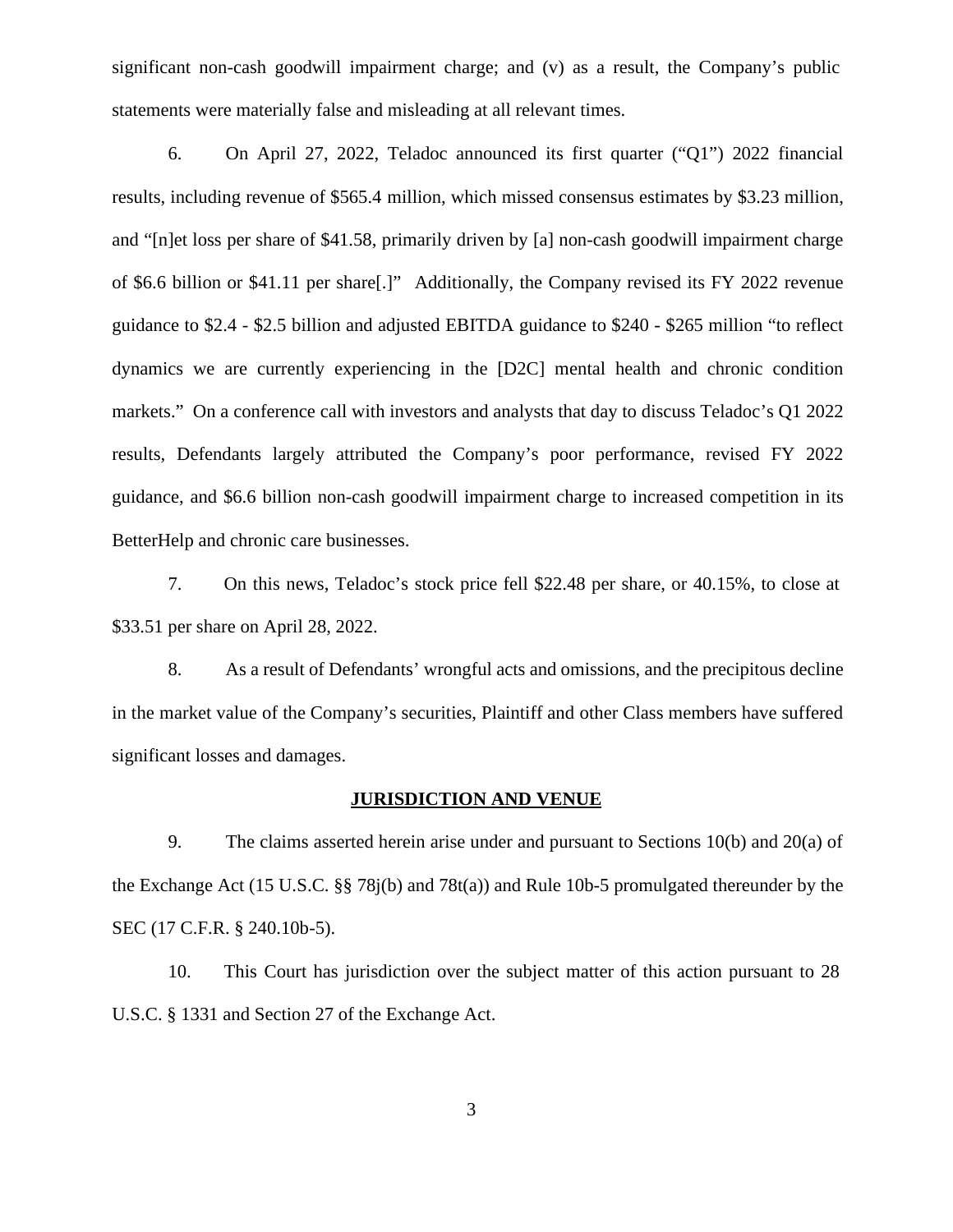11. Venue is proper in this Judicial District pursuant to Section 27 of the Exchange Act (15 U.S.C. § 78aa) and 28 U.S.C. § 1391(b). Teladoc is headquartered in this Judicial District, Defendants conduct business in this Judicial District, and a significant portion of Defendants' activities took place within this Judicial District.

12. In connection with the acts alleged in this complaint, Defendants, directly or indirectly, used the means and instrumentalities of interstate commerce, including, but not limited to, the mails, interstate telephone communications, and the facilities of the national securities markets.

#### **PARTIES**

13. Plaintiff, as set forth in the attached Certification, acquired the Company's securities at artificially inflated prices during the Class Period and was damaged upon the revelation of the alleged corrective disclosures.

14. Defendant Teladoc is a Delaware corporation with principal executive offices located at 2 Manhattanville Road, Suite 203, Purchase, New York 10577. Teladoc's common stock trades in an efficient market on the New York Stock Exchange ("NYSE") under the trading symbol "TDOC".

15. Defendant Jason Gorevic ("Gorevic") has served as Teladoc's Chief Executive Officer at all relevant times.

16. Defendant Mala Murthy ("Murthy") has served as Teladoc's Chief Financial Officer at all relevant times.

17. Defendants Gorevic and Murthy are sometimes referred to herein as the "Individual Defendants."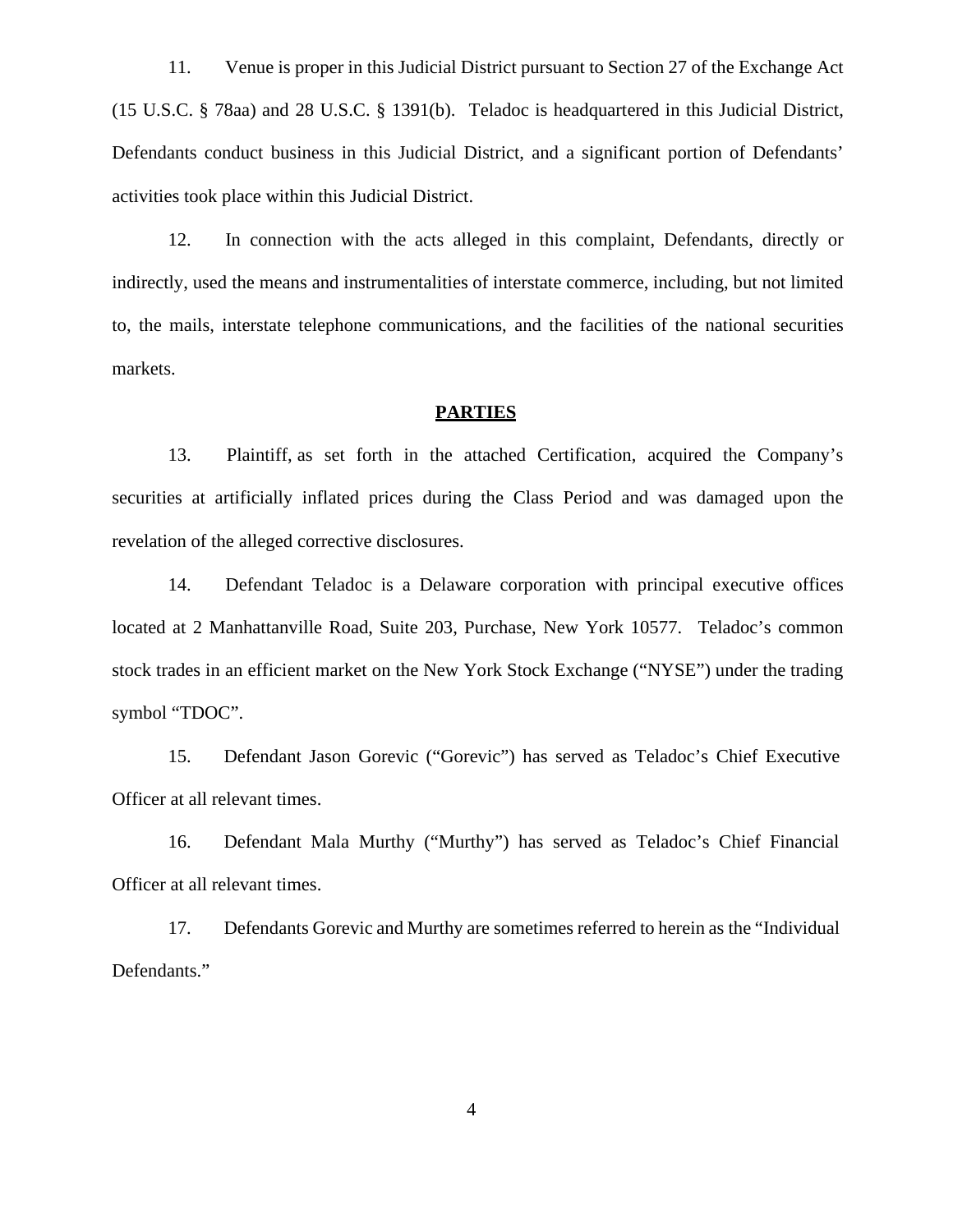18. The Individual Defendants possessed the power and authority to control the contents of Teladoc's SEC filings, press releases, and other market communications. The Individual Defendants were provided with copies of Teladoc's SEC filings and press releases alleged herein to be misleading prior to orshortly after their issuance and had the ability and opportunity to prevent their issuance or to cause them to be corrected. Because of their positions with Teladoc, and their access to material information available to them but not to the public, the Individual Defendants knew that the adverse facts specified herein had not been disclosed to and were being concealed from the public, and that the positive representations being made were then materially false and misleading. The Individual Defendants are liable for the false statements and omissions pleaded herein.

19. Teladoc and the Individual Defendants are collectively referred to herein as "Defendants."

### **SUBSTANTIVE ALLEGATIONS**

#### **Background**

20. Teladoc provides virtual healthcare services in the U.S. and internationally through B2B and D2C distribution channels, serving employers, health plans, hospitals and health systems, insurance and financial services companies, and individual members. The Company offers its customers various virtual products and services addressing, among other medical issues, mental health through its BetterHelp D2C product, and chronic conditions.

21. Teladoc touts itself as "the first and only company to provide a comprehensive and integrated whole person virtual healthcare solution that both provides and enables care for a full spectrum of clinical conditions[.]" Despite recent market concerns over new entrants to the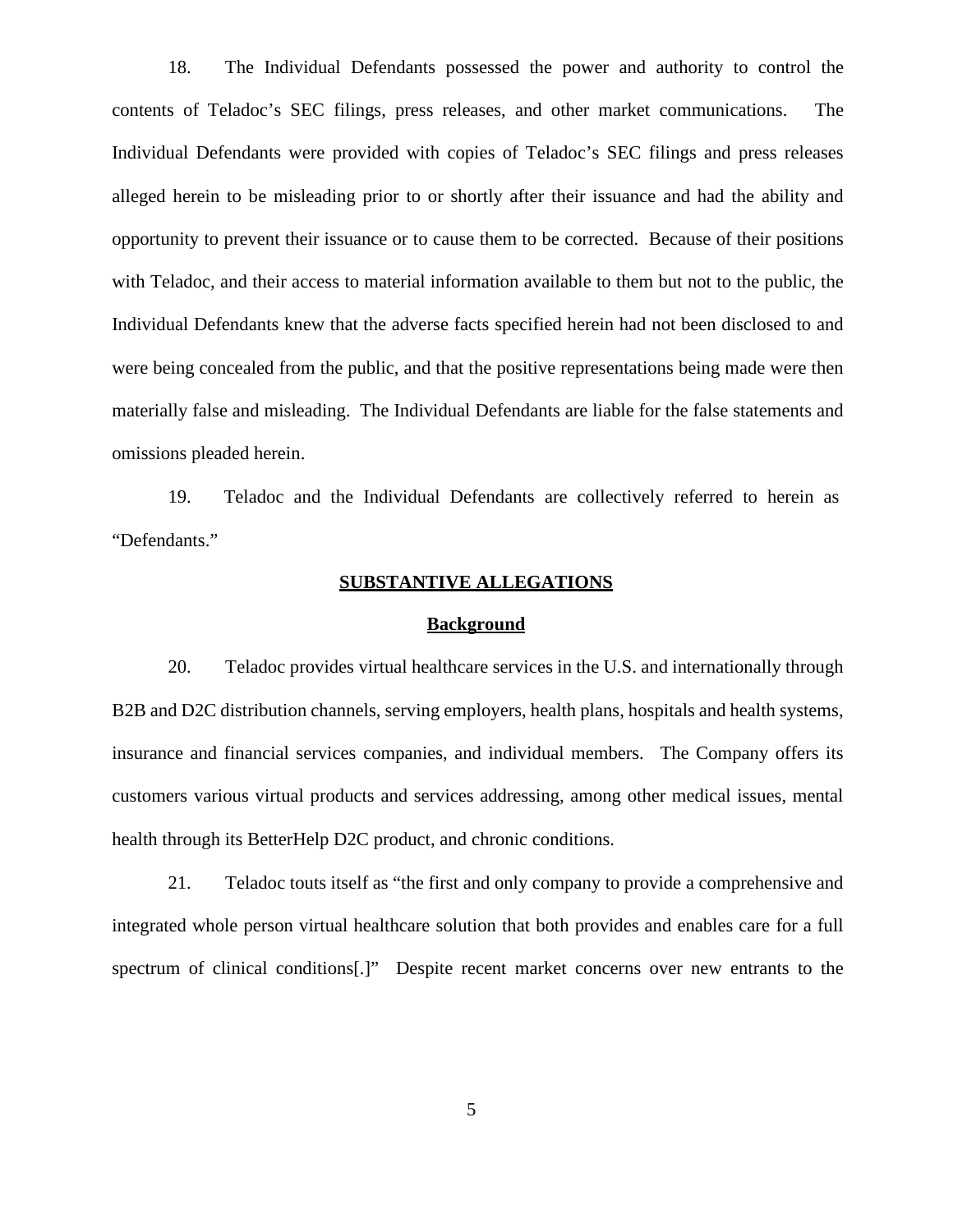telehealth field, such Amazon and Walmart, the Company has continued to assure investors of the Company's dominant market position in the industry.

# **Materially False and Misleading Statements Issued During the Class Period**

22. The Class Period begins on October 28, 2021, the day after Teladoc held a conference call with investors and analysts to discuss the Company's third quarter 2021 results (the "Q3 2021 Earnings Call"). On that call, Defendant Gorevic provided preliminary FY 2022 revenue guidance of \$2.6 billion, while simultaneously downplaying anticipated headwinds to the

Company's chronic care business, stating, in relevant part:

I want to provide some initial perspective on our expectations for 2022. As you know, it's not our typical practice to comment on forward outlook at this point in the year. But we believe the additional color is appropriate given our insights at this stage of the selling season and our outlook on consolidated revenue growth for next year. First, we are as confident as ever in our multiple levers for growth in 2022 and beyond. Our unique ability to deliver longitudinal, Whole-person care is a significant competitive advantage. And our leading position in all B2B and DTC channels enables us to fuel continued growth.

Given our insights at this stage of the selling season, our preliminary outlook for consolidated revenue next year is approximately \$2.6 billion . . . . Chronic care is just one of those levers for growth and is increasingly converging with others  $\dots$ . However, as we work through the 2022 planning process, we expect to be more conservative about growth expectations for standalone Chronic Care.

Our preliminary outlook assumes standalone Chronic Care revenue will grow approximately 25% to 35%. And we believe strongly that our Chronic Care capabilities will also continue to unlock growth across our integrated suite of products and solutions. Our Whole-person care approach is clearly resonating with clients and consumers as their expectations for virtual healthcare delivery continue to move up the value chain and expand from transactional episodic demand toward integrated longitudinal care.

23. Also on the Q3 2021 Earnings Call, in response to a Credit Suisse analyst's request

for more color on Defendants' conservative view of chronic care for 2022, Defendant Gorevic

stated, in in relevant part: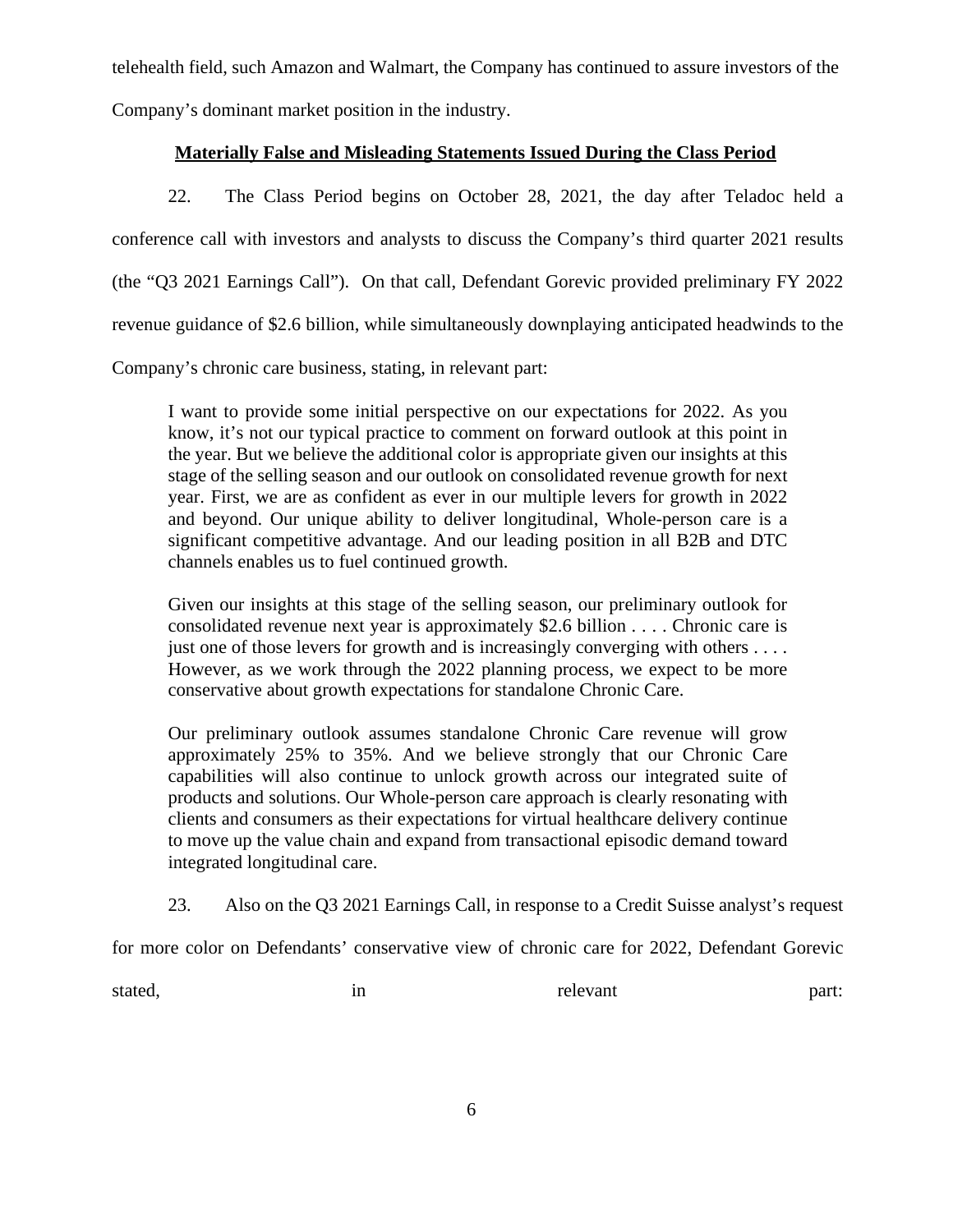[W]hen we talk about Chronic Care management and our outlook, we've done a lot of work to make sure that we're very focused on the discipline that we bring and have always brought to our management of the pipeline and are forecasting process ... We've -- I would say have been very successful in selling into the health plan channel over the course of this year and our pipeline's still looks strong with new opportunities. Many of those opportunities, either the existing sales that we've made or the ones in our pipeline are the permission and the partnership with the health plan to go sell to their self-insured clients.

That takes a couple of years to unlock the full value of it because you have to go through the renewal cycle and the selling cycle to those self-insured clients. And so, we're trying to be very realistic about the sort of on-ramp of those clients in the health plan segment. With respect to the employer market, that's a market where our products are extremely attractive. And historically, we've been very successful at selling into the employer market directly when we sell directly to large employers. That's a market where the benefits managers have, I would say, paused over the course of this year more than we've seen it in the past and it's really due to COVID and them being focused on the pandemic and return to work.

24. Despite expressing measured caution over the staggered "on-ramp" of certain

clients and the ongoing COVID-19 pandemic, Defendant Gorevic continued by assuring investors,

in relevant part:

As I talked to our employer sales team, they see the employer market picking up substantially as we get to the end of the year. And people are starting to get back to the office. And the benefits manager is starting to think about more of a return to normal. And so, they are optimistic as we look into next year's selling cycle.

25. Similarly, also in response to the Credit Suisse analyst, Defendant Gorevic

addressed potential slowdowns in two other chronic care channels, while again simultaneously

assuring investors of the limited impact of those market conditions:

And then there are two channels that I would say are just moving a little more slowly than we had originally anticipated. And again, we want to be conservative in our outlook. The broker channel, we had high expectations and we're just starting to see that pick up now. It took a while to educate the brokers.

We have a large distributed broker network. And it took a little while to educate them on a product set that they really didn't have access to before. We're now starting to see that pick up substantially and we're excited about next year's selling season for that. And then lastly, International. I think the international markets, we have to go through some both regulatory hurdles in terms of local certifications and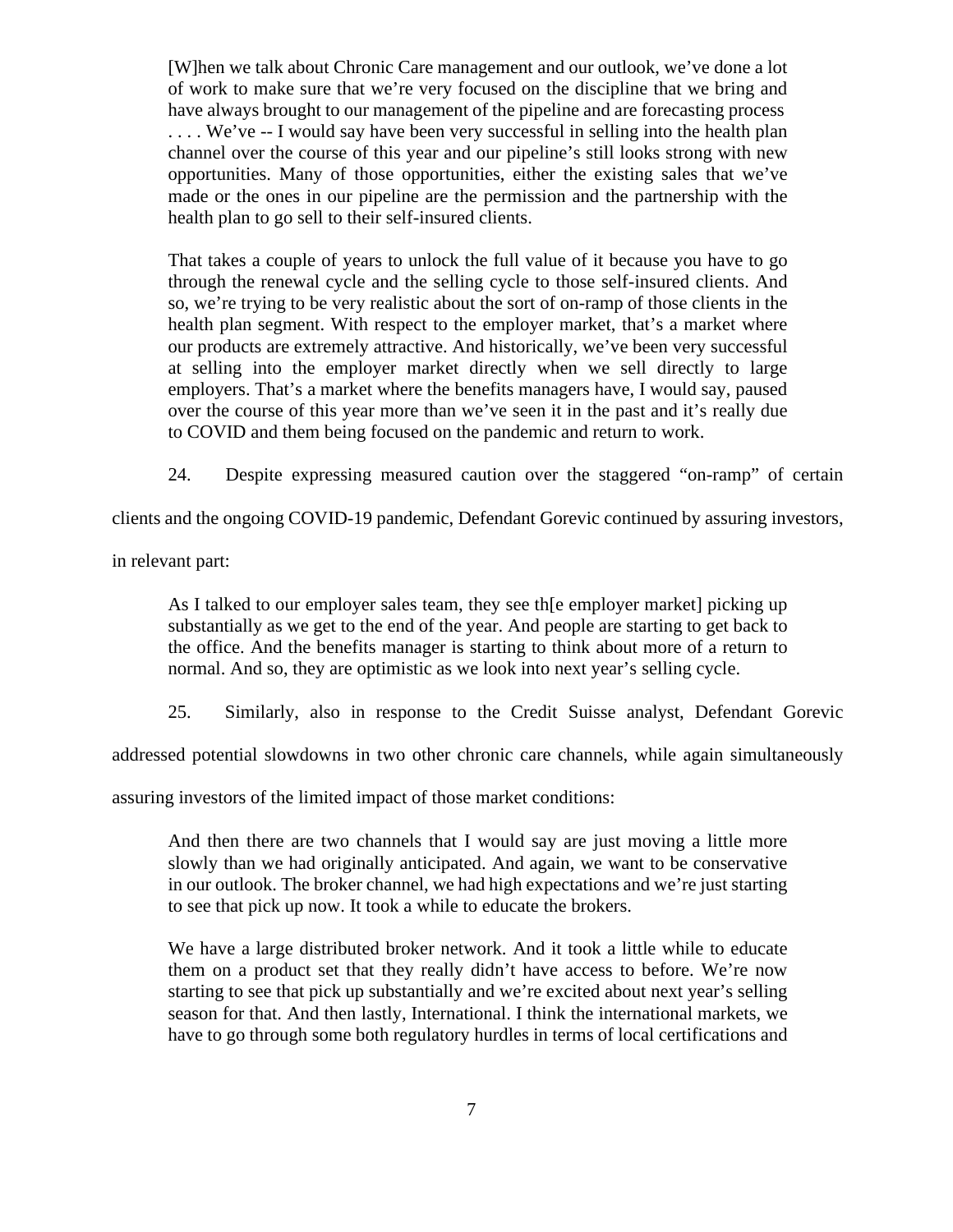approvals, but also localizing our products to various international markets. And we're doing that in a fairly methodical approach, market-by-market. So, I think we will see growth internationally, but we don't have, really, anything in our plan for next year on a substantial basis.

And then maybe the last thing I'll say is that's been -- I would say positively offset by our growth in the hospital and health system market where we've, we've noted before that we've seen especially risk-bearing hospitals really lean into the Chronic Care solutions. And that's going better than we had expected. So, when you put all of that together and we take, I would say critical look at the pipeline and our forecast, that's where we landed on that 25% to 35% outlook. Again, that's a contributor to our overall outlook of approximately 2.6 billion in revenue next year.

26. On February 22, 2022, Teladoc issued a press release announcing the Company's

fourth quarter ("Q4") and FY 2021 results. That press release highlighted "*[f]ull year 2022*

*Revenue guidance of \$2.55 to \$2.65 billion, representing 25% to 30% growth*" (emphasis in

original), and provided FY adjusted EBITDA guidance of \$330 - \$355 million.

27. That same press release quoted Defendant Gorevic, who stated, in relevant part:

"Teladoc Health took a huge step forward in bringing true whole-person care to life for consumers and clients in 2021 . . . . We successfully delivered against performance metrics[ and] solidified our position as the partner of choice for our clients . . . . Teladoc Health is clearly differentiated by the breadth and depth of our offerings, an integrated suite of virtual care services that connect individuals with chronic, primary, acute and specialty care. We saw meaningful growth and penetration across several key areas of our business, [including] in mental health through [*inter alia*] BetterHelp in the [D2C] space . . . ."

" $\dots$  We  $\dots$  are equally excited about our role in 2022 and beyond as we continue to innovate, further evolving whole-person care, introducing new services like Chronic Care Complete, expanding into new markets and deepening our relationships with our clients and consumers[.]"

28. That same day, Teladoc held a conference call with investors and analysts to discuss

the Company's Q4 and FY 2021 results (the "Q4/FY 2021 Earnings Call"). On that call, Defendant

Gorevic expressed his confidence in meeting Teladoc's revenue guidance for FY 2022, stating, in

relevant part: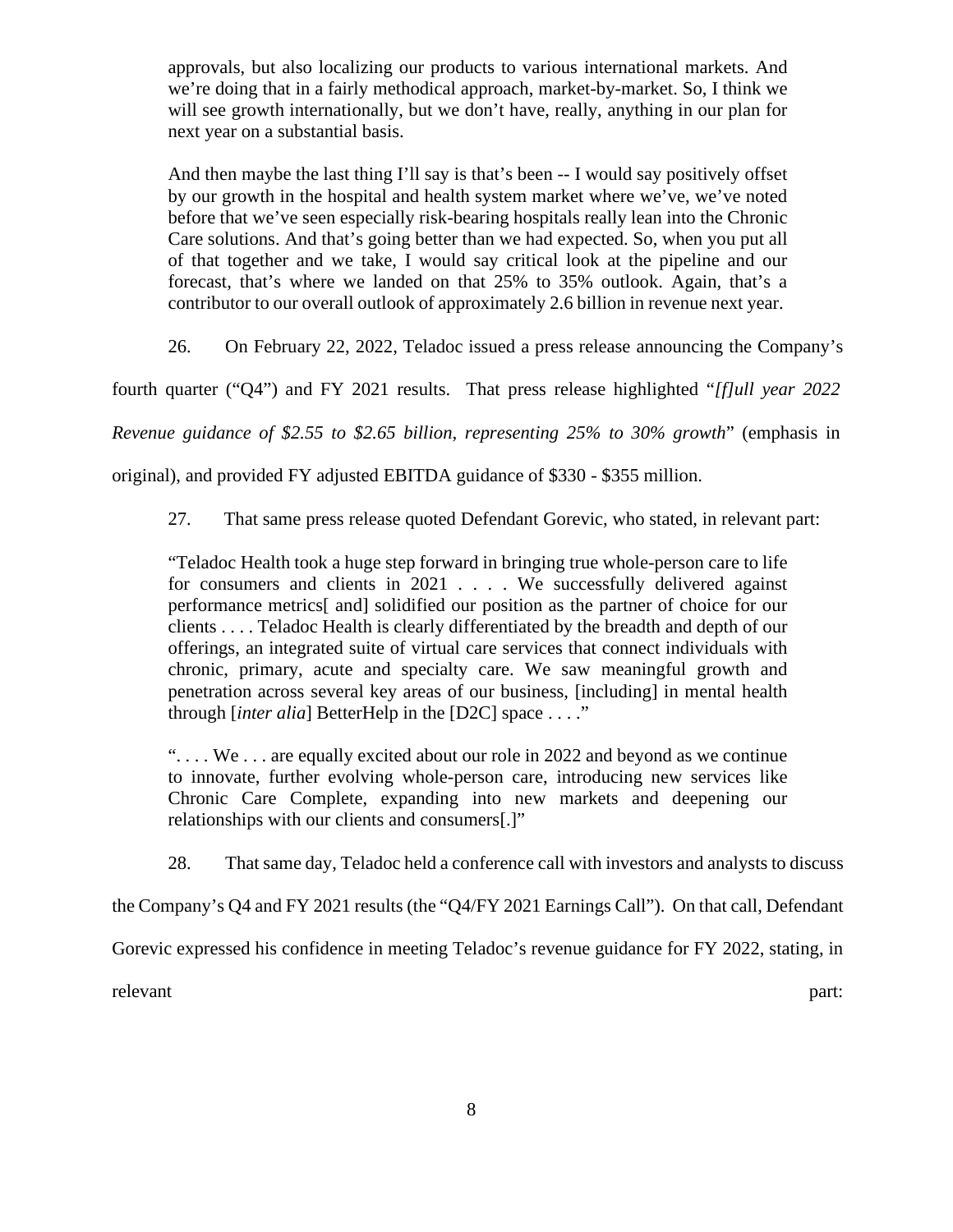For [FY 2022], we expect revenue to be in the range of \$2.55 billion to \$2.65 billion, representing growth of 25% to 30%. Our expectations for strong growth are a result of the broad-based momentum we continue to see across our suite of products and services and across geographies. We have over 90 million total individuals with access to the Teladoc platform today, and we see a significant opportunity for long-term growth by expanding our relationships and going deeper with our existing clients and members as we execute against our key strategic priorities across primary care, mental health and chronic care solutions.

29. With respect to Teladoc's revenue and adjusted EBITDA guidance for FY 2022,

Defendant Murthy stated the following on the Q4/FY 2021 Earnings Call:

For [FY] 2022, we expect revenue to be in the range of \$2.55 billion to \$2.65 billion, representing growth of 25% to 30% over the prior year. We expect total membership of 54 million to 56 million members, representing growth of 1% to 5% year-over-year, with the remainder of revenue growth driven by expanding revenue per member driven both by increased product penetration and product mix.

We expect adjusted EBITDA in 2022 to be in the range of \$330 million to \$355 million, representing a 12.9% to 13.4% adjusted EBITDA margin and an expansion of approximately 90 to 140 basis points over 2021 after normalizing for last year's purchase price accounting benefit. We expect total visits in 2022 to be between 18.5 million and 20 million visits, representing growth of 20% to 30% over the prior year.

30. Additionally, also on the Q4/FY 2021 Earnings Call, in discussing "the expected

cadence of revenue and adjusted EBITDA growth over the course of [FY 2022,]" Defendant

Murthy stated, in relevant part:

On the revenue side, we expect the timing of new chronic care client onboarding to be more heavily weighted towards the second half of this year. This includes the launch of large new health plan clients signed over the past several months  $\dots$ which are scheduled to onboard in the second half of this year. We, therefore, expect to see strong sequential growth in revenue over the course of the year. Specific to the second quarter, we expect an approximate \$40 million to \$50 million step-up in revenue from 1Q to 2Q.

On the expense side, we normally see higher engagement marketing spend in the first half of the year as we prepare to onboard new clients and members. It's also typical for us to see higher advertising spend early in the year as we take advantage of lower media pricing in the market following the conclusion of the more expensive holiday season. We expect that to be the case again this year, as we have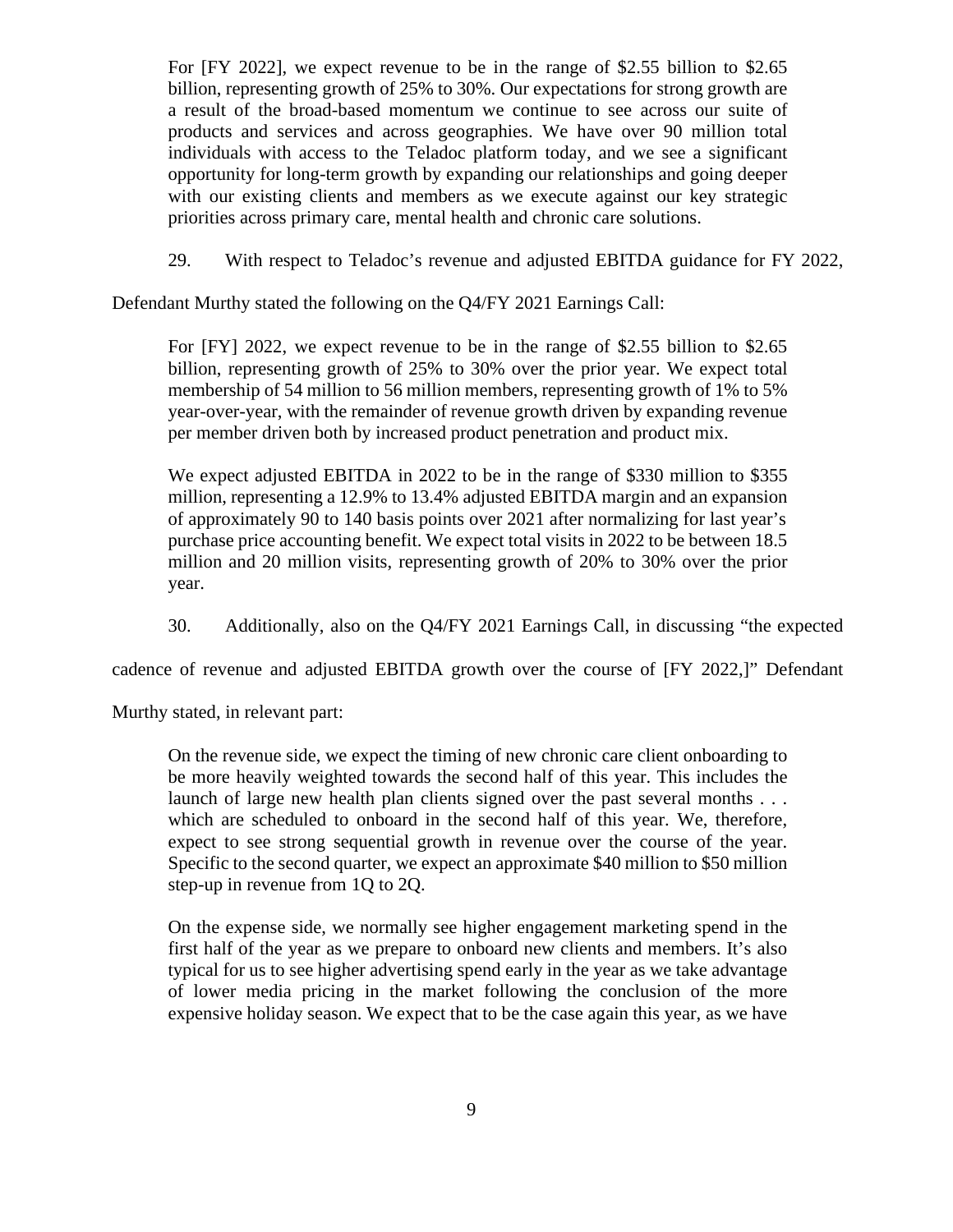seen a more advantageous media buying landscape early this year, which has resulted in a slightly lower customer acquisition cost.

This will impact the quarterly cadence of adjusted EBITDA, and we expect will result in a significant margin expansion progression over the course of 2022, particularly in the second half due to our expected revenue and enrollment ramp for the chronic care programs launching later this year as well as the typical seasonality of advertising spend over the course of the year.

31. On the same call, Defendant Murthy also assured investors of Defendants' visibility

into Teladoc's second half of FY 2022 results, stating, in relevant part:

It's important to note that the revenue and EBITDA ramp described is not dependent on significant new sales. The deals mentioned are contracts that have been signed over the past several months, but are disproportionately scheduled to onboard in the second half [of 2022]. And we, therefore, have good visibility into the second half revenue and EBITDA progression.

32. On February 28, 2022, Teladoc filed an annual report on Form 10-K with the SEC,

reporting the Company's financial and operating results for the quarter and year ended December

31, 2021 (the "2021 10-K"). That filing assured investors of the Company's continued dominant

market position and unique competitive strengths, stating, *inter alia*:

We believe that Teladoc Health is the leading global virtual healthcare provider because of our strong competitive advantages that address the most pressing challenges and trends in the delivery of healthcare around the world. We believe our history of innovation and long-standing operational excellence provide us with significant first-mover advantages, and we continue to invest and expand our services and geographic footprint globally. As the first comprehensive virtual healthcare company providing whole person care at scale, we have pioneered solutions and created what we believe are collectively the telehealth industry's first and only offerings of their kind.

\* \* \*

We believe that we are the first and only company to provide a comprehensive and integrated whole person virtual healthcare solution that both provides and enables care for a full spectrum of clinical conditions, including wellness and prevention, acute care, chronic conditions, and complex healthcare needs.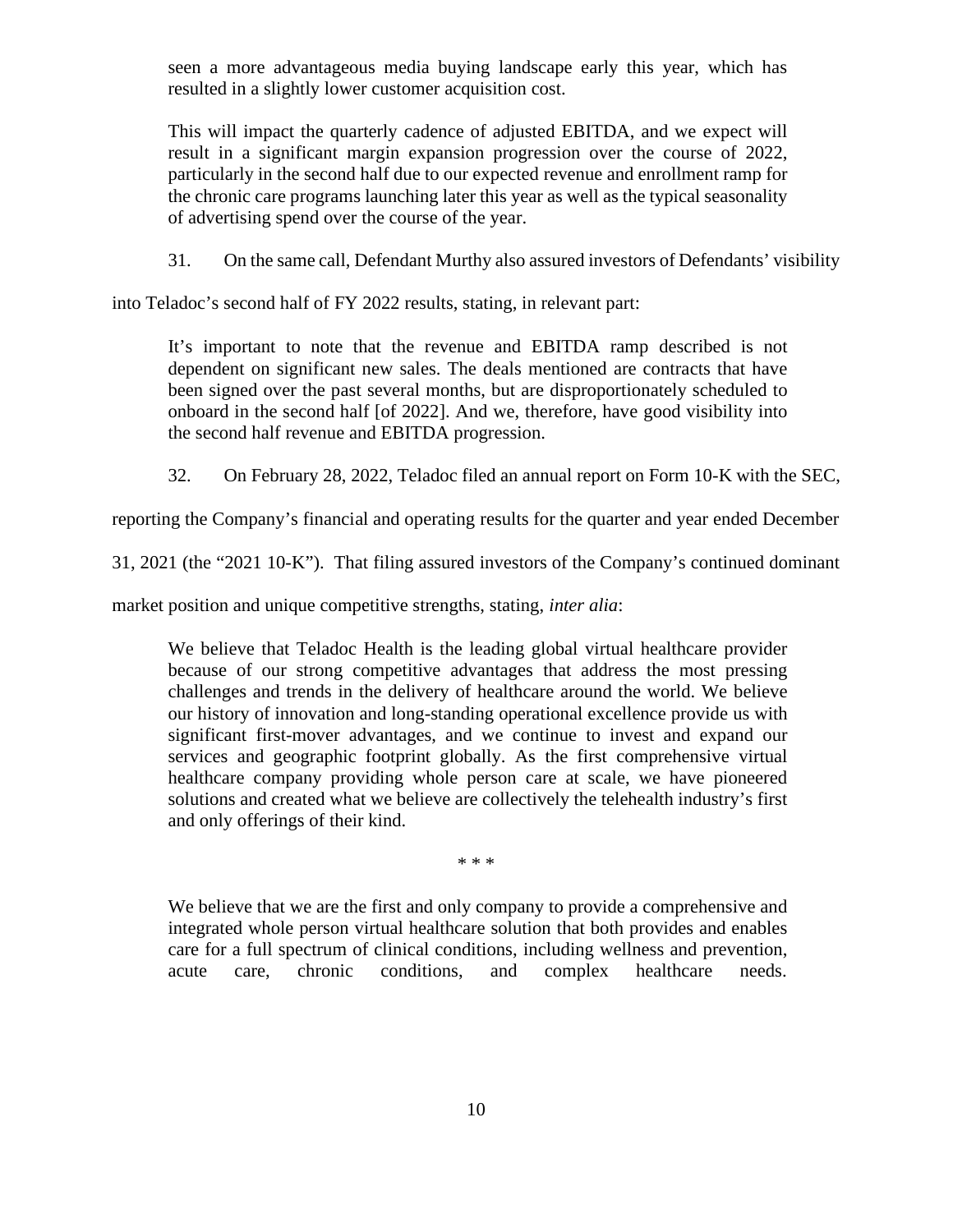33. With respect to Teladoc's BetterHelp business, the 2021 10-K stated, in relevant

part:

We plan to continue driving growth through investments in our D2C channels ... . BetterHelp is the leader in the D2C therapy market, both in terms of the number of individuals enrolled and the number of providers who provide services on the platform. The scale of our data and provider network, powered by our data science capabilities, creates a competitive advantage for us in providing an optimal match of an individual with a provider, increasing the rate of success in therapy. We leverage diverse customer acquisition channels and increased organic sources of traffic, which reduces dependence on any single source of member acquisition. Even with our strong historical growth, we believe there is substantial untapped growth potential, both domestically and internationally, as almost half of BetterHelp members have never sought therapy before.

34. With respect to Teladoc's chronic care business, the 2021 10-K stated, in relevant part, that "[o]ur chronic care programs are one of the key components of our whole person virtual

care platform that we believe position us to drive greater engagement with our platforms and increased revenue."

35. Appended as exhibits to the 2021 10-K were signed certifications pursuant to the Sarbanes-Oxley Act of 2002, wherein the Individual Defendants certified that "[t]he [2021 10-K] fully complies with the requirements of Section 13(a) or Section 15(d) of the [Exchange Act ], as amended[,]" and that "[t]he information contained in the [2021 10-K] fairly presents, in all material respects, the financial condition and results of operations of the Company."

36. The statements referenced in ¶¶ 22-35 were materially false and misleading because Defendants made false and/or misleading statements, as well as failed to disclose material adverse facts about the Company's business, operations, and prospects. Specifically, Defendants made false and/or misleading statements and/or failed to disclose: (i) increased competition, among other factors, was negatively impacting Teladoc's BetterHelp and chronic care businesses; (ii) accordingly, the growth of those businesses was less sustainable than Defendants had led investors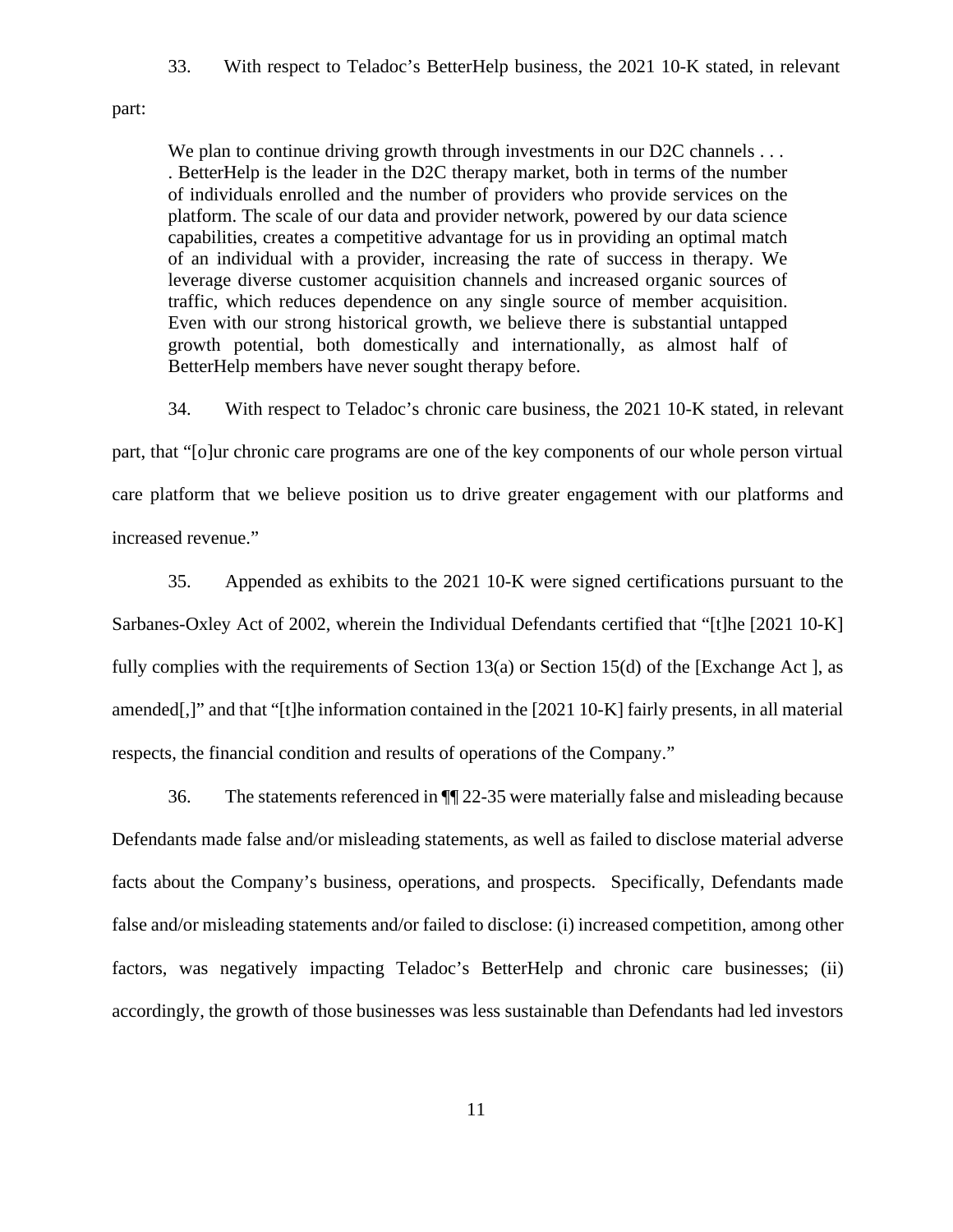to believe; (iii) as a result, Teladoc's revenue and adjusted EBITDA projections for FY 2022 were unrealistic; (iv) as a result of all the foregoing, Teladoc would be forced to recognize a significant non-cash goodwill impairment charge; and (v) as a result, the Company's public statements were materially false and misleading at all relevant times.

# **The Truth Emerges**

37. On April 27, 2022, post-market, Teladoc issued a press release announcing its Q1 2022 financial results, including revenue of \$565.4 million, which missed consensus estimates by \$3.23 million, and "[n]et loss per share of \$41.58, primarily driven by [a] non-cash goodwill impairment charge of \$6.6 billion or \$41.11 per share[.]" In addition, the Company revised its FY 2022 revenue guidance to \$2.4 - \$2.5 billion, down from previous guidance of \$2.55 - \$2.65 billion, and revised its FY 2022 adjusted EBITDA guidance to \$240 - \$265 million, down from previous guidance of \$330 - \$355 million, "to reflect dynamics we are currently experiencing in the [D2C] mental health and chronic condition markets." Specifically, according to Defendant Gorevic, as quoted in that press release:

In the D2C mental health market, higher advertising costs in some channels are generating a lower-than-expected yield on our marketing spend. In the chronic condition market, we are seeing an elongated sales cycle as employers and health plans evaluate their long-term strategies to deliver the benefits and care that their populations need.

38. Later that day, Teladoc held a conference call with investors and analysts to discuss the Company's Q1 2022 results. In his prepared remarks on that call, Defendant Gorevic stated the following regarding how increased competition, lower growth, and lower yield from marketing spend were negatively impacting the Company's BetterHelp results:

Over the past several weeks, we've seen lower-than-expected yield on marketing spend for BetterHelp, which is a reversal of the trends we experienced exiting 2021 and in the early part of 2022. One example of this is paid search advertising, where we've seen a notable increase in rates for keywords associated with online therapy.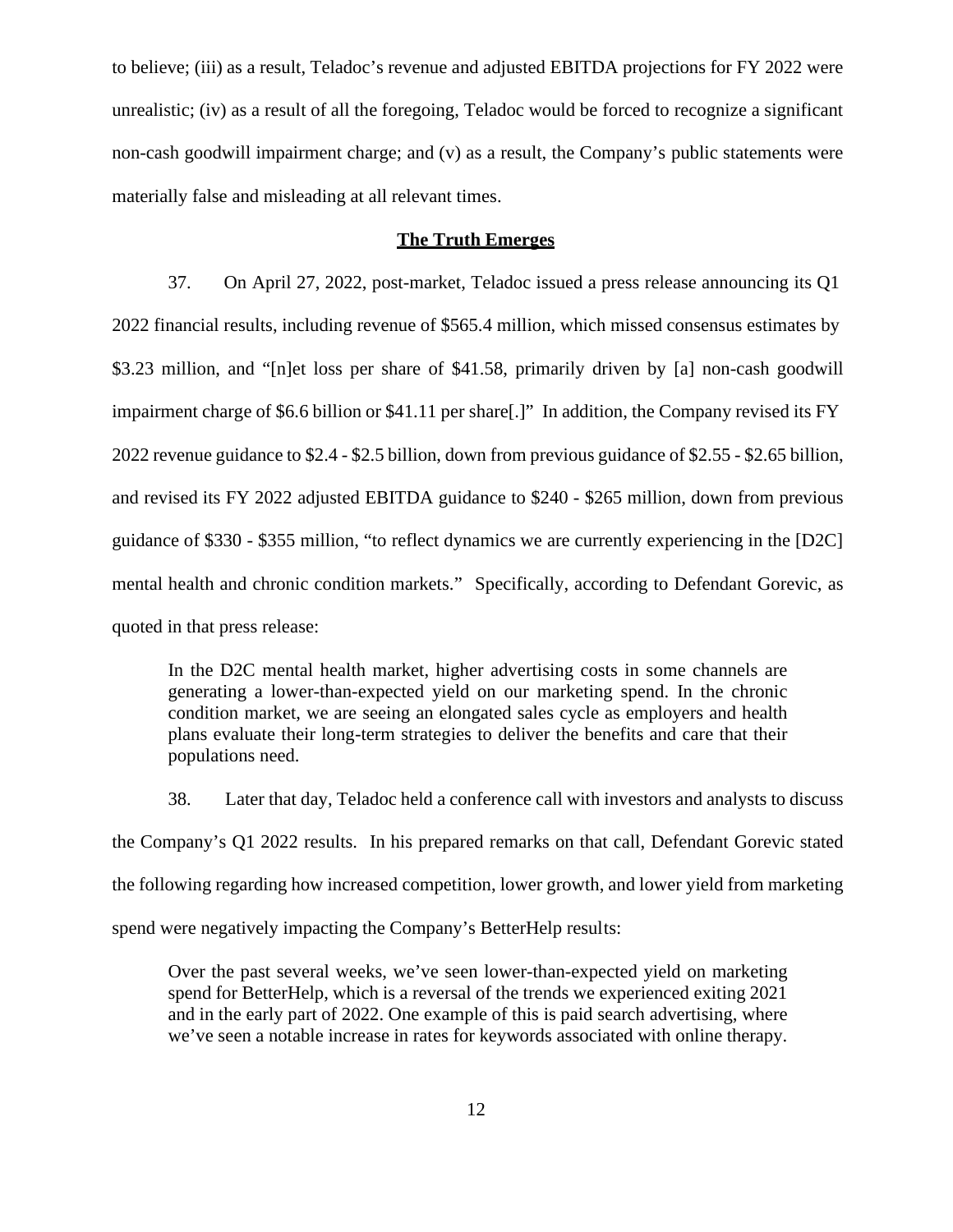We believe the biggest driver of this dynamic is smaller private competitors pursuing what we think are low- or no-return customer acquisition strategies in an attempt to establish market share.

Some of those same providers are also exploiting the temporary suspension of certain regulations associated with the national health emergency concerning the prescription of controlled substances. We believe these strategies are unsustainable in the long-term. This dynamic is likely to persist at least throughout the remainder of this year, however, resulting in growth and margin contribution from BetterHelp that is below our expectation in February.

\* \* \*

[G]iven the persistency of these trends over the past several weeks and the broader economic backdrop, we've incorporated this updated view into our forward outlook, including an assumed 10% lower revenue yield per dollar of ad spend for the full year.

39. Likewise, Defendant Gorevic stated the following regarding how increased

competition and other factors were negatively impacting the Company's chronic care results:

[W]e're also seeing our chronic care sales pipeline developed more slowly than anticipated. Last October, we discussed two trends in the marketplace that we saw leading to an elongated selling cycle. The first was in the employer market, where we saw benefit managers focused on COVID and return to work, which we felt was contributing to a longer decision-making process. The second was a large pipeline of health plan deals that were simply harder to predict when it comes to timing given the size and complexity of those clients.

At the beginning of this year, we were encouraged by very strong fourth quarter bookings and a robust late-stage pipeline. However, as we progressed through the first part of the year, we're seeing clear signs of the slower bookings pace continuing.

In addition to the factors we discussed last fall, we're seeing clients inundated with a number of new smaller point solutions, which has created noise in the marketplace . . . . [W]e are in the process of taking a closer look at some of these forces that are impacting the near-term conversion of pipeline to revenue, and we'll continue to make adjustments as necessary to address them.

. . . [W]e're not seeing deals progress at the pace that we expected.

40. Additionally, Defendant Gorevic revealed that BetterHelp had played a

disproportionate role in necessitating Teladoc's revised FY 2022 guidance, stating, *inter alia*: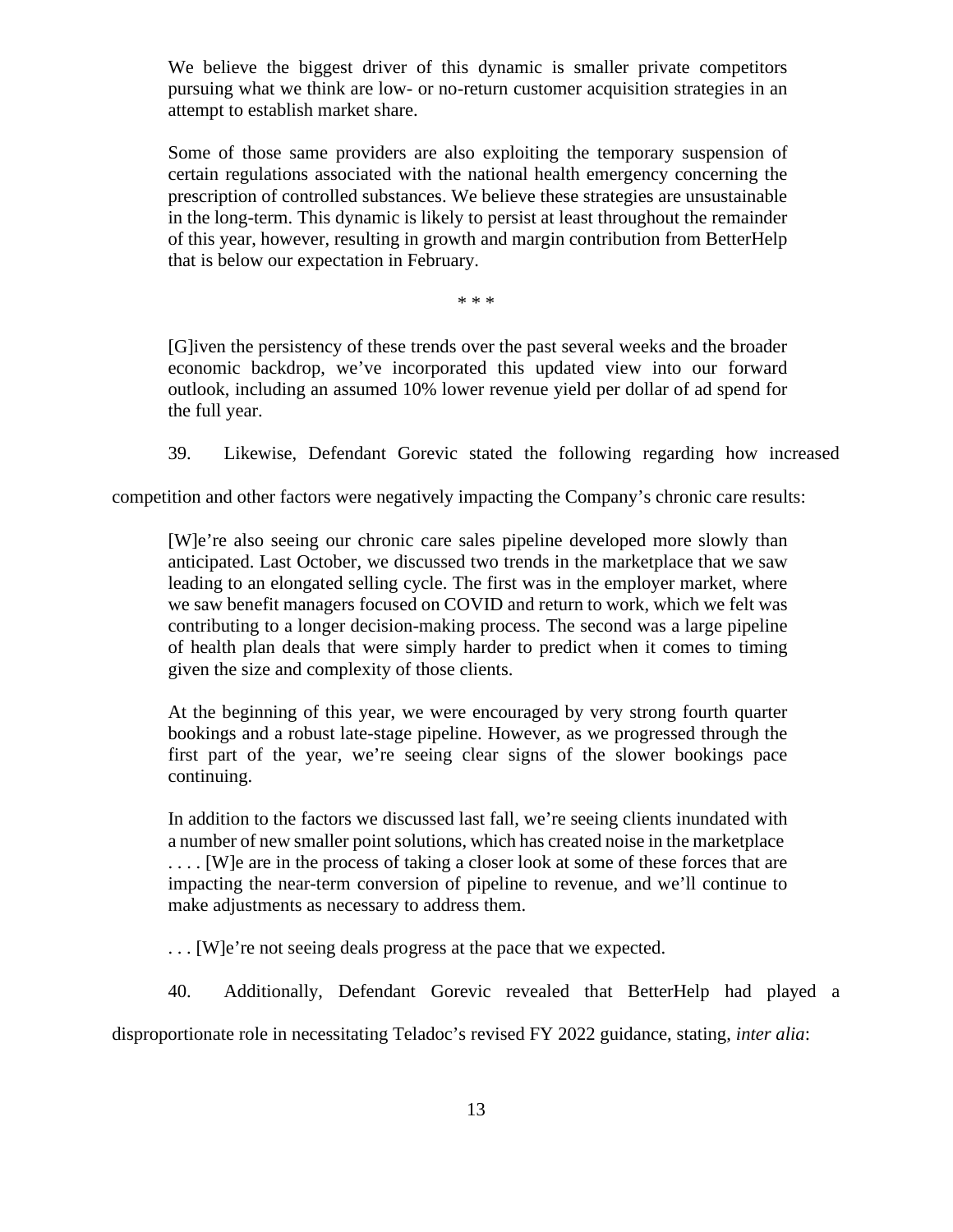When comparing the impact to guidance from the items we've just discussed, approximately three quarters of the reduction to our 2022 revenue outlook is driven by lower expected growth at BetterHelp with the remainder primarily attributed to the lower expected revenue from our suite of chronic care products.

For adjusted EBITDA, approximately two thirds of the reduction is driven by lower yield on advertising spend from BetterHelp. The remainder of the revision is driven primarily by our lower chronic care revenue outlook as well as a modest increase in our assumption for wage growth due to higher inflation as we grow our headcount in technology and development.

As a result of these updates, we now expect revenue of \$2.4 billion to \$2.5 billion and adjusted EBITDA of \$240 million to \$265 million for fiscal year 2022 . . . . We are not providing today any guidance with respect to periods after 2022, and we're evaluating whether there will be effects to our long-term revenue growth outlook.

41. On the same call, in her prepared remarks, Defendant Murthy stated the following

regarding Teladoc's \$6.6 billion non-cash goodwill impairment charge:

Net loss per share in the first quarter was \$41.58 compared to a net loss per share of \$1.31 in the first quarter of last year. Net loss per share in the first quarter includes a non-cash goodwill impairment charge of \$41.11 per share or \$6.6 billion. The goodwill impairment was triggered by the sustained decline in Teladoc Health share price with the valuation and size of the impairment charge driven by a combination of recent market-based factors, such as an increased discount rate and decreased market multiples for a relevant peer group of high-growth digital health care companies as well as updates to our forecasted cash flows consistent with the revised guidance disclosed today.

42. On April 28, 2022, investor news resource *Seeking Alpha* published an article

entitled "Teladoc draws downgrades after 1Q revenue miss[,]" noting that the Company's "shares

have lost more than a third of value to reach a 52-week low on Thursday after the telehealth

company missed Street forecasts for its 1Q 2022 revenue prompting many analysts to downgrade

the stock[,]" while citing analysts from Citi, Credit Suisse, and Wells Fargo, stating:

The financials "reveal cracks in TDOC's whole health foundation as increased competitive intensity is weighing on growth and margins," Citi analyst Daniel Grosslight said after discussions with the management.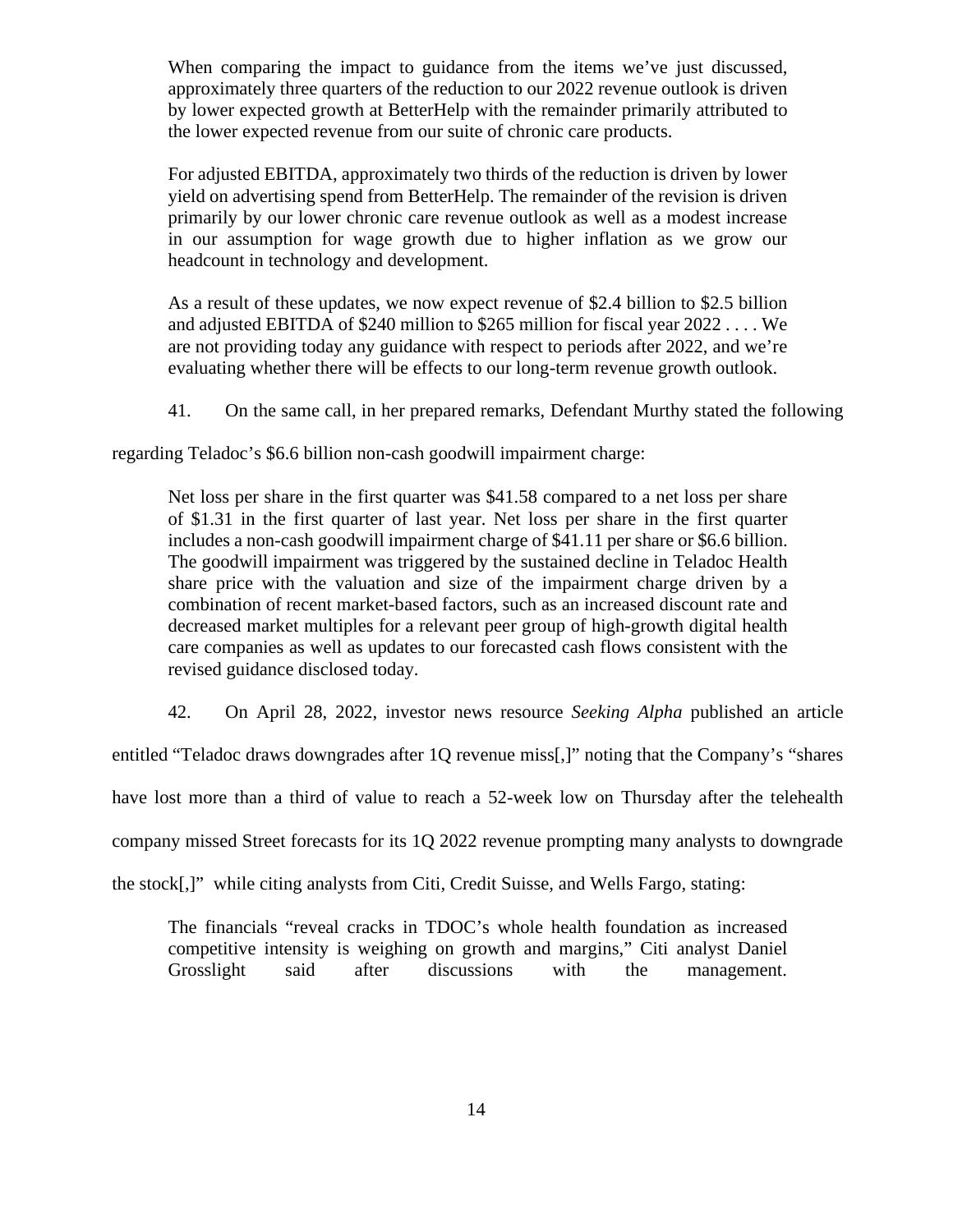The issues were particularly notable in the company's fastest growing direct-to consumer mental health and chronic care segments, which, according to the analyst, were expected to drive growth over the next three years.

Despite the reluctance to make widespread changes to the thesis based only on one poor quarter, Grosslight said: "We are doubtful that we will see the competition driven headwinds abate anytime soon."

Expecting Teladoc (TDOC) shares to trade in a narrow range over the next twelve months, the analyst downgrades the stock to Neutral from Buy, with the price target lowered to \$43 from \$115 per share, implying a downside of ~23.2% to the last close.

Credit Suisse analysts led by A.J. Rice downgraded Teladoc (TDOC) to Neutral from Outperform, noting, among other things, the company's underwhelming full year outlook. The price target slashed to \$35 from \$114 per share indicates a downside of ~38% to the last close.

"TDOC is seeing an elongated sales cycle as employers and health plans evaluate their long-term strategies to deliver the benefits and care their populations need," the team noted.

The analysts argue that, as a result the company has lowered its estimate for revenue yield for dollar of ad spend and recognized a \$6.6B goodwill impairment to reflect ~75% and ~66% decline in revenue and EBITDA, respectively.

Q1 results disprove its Bullish thesis and signals "significant uncertainty for the trajectory of revenue and margins over both the near and intermediate term," Wells Fargo's Stephen Baxter and Stan Berenshteyn wrote as they downgraded the stock to Equal Weight from Overweight. The price target lowered to \$40 from \$104 per share implies a downside of ~29% to the last close.

43. Following these developments, Teladoc's stock price fell \$22.48 per share, or

40.15%, to close at \$33.51 per share on April 28, 2022.

44. As a result of Defendants' wrongful acts and omissions, and the precipitous decline

in the market value of the Company's securities, Plaintiff and other Class members have suffered

significant losses and damages.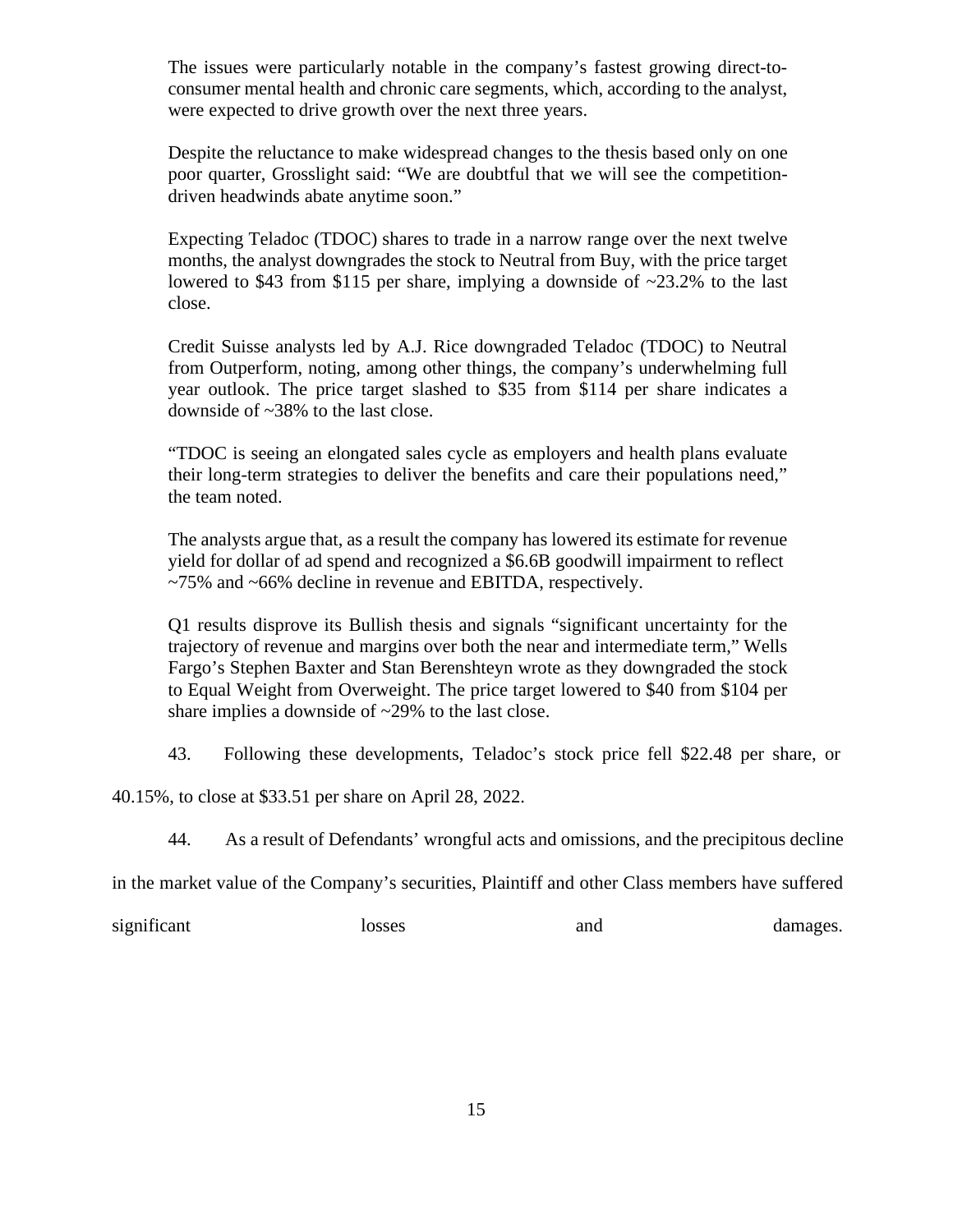### **PLAINTIFF'S CLASS ACTION ALLEGATIONS**

45. Plaintiff brings this action as a class action pursuant to Federal Rule of Civil Procedure 23(a) and (b)(3) on behalf of a Class, consisting of all those who purchased or otherwise acquired Teladoc securities during the Class Period (the "Class"); and were damaged upon the revelation of the alleged corrective disclosures. Excluded from the Class are Defendants herein, the officers and directors of the Company, at all relevant times, members of their immediate families and their legal representatives, heirs, successors or assigns and any entity in which Defendants have or had a controlling interest.

46. The members of the Class are so numerous that joinder of all members is impracticable. Throughout the Class Period, Teladoc securities were actively traded on the NYSE. While the exact number of Class members is unknown to Plaintiff at this time and can be ascertained only through appropriate discovery, Plaintiff believes that there are hundreds or thousands of members in the proposed Class. Record owners and other members of the Class may be identified from records maintained by Teladoc or its transfer agent and may be notified of the pendency ofthis action by mail, using the form of notice similar to that customarily used in securities class actions.

47. Plaintiff's claims are typical of the claims of the members of the Class as all members of the Class are similarly affected by Defendants' wrongful conduct in violation of federal law that is complained of herein.

48. Plaintiff will fairly and adequately protect the interests of the members of the Class and has retained counsel competent and experienced in class and securities litigation. Plaintiff has no interests antagonistic to or in conflict with those of the Class.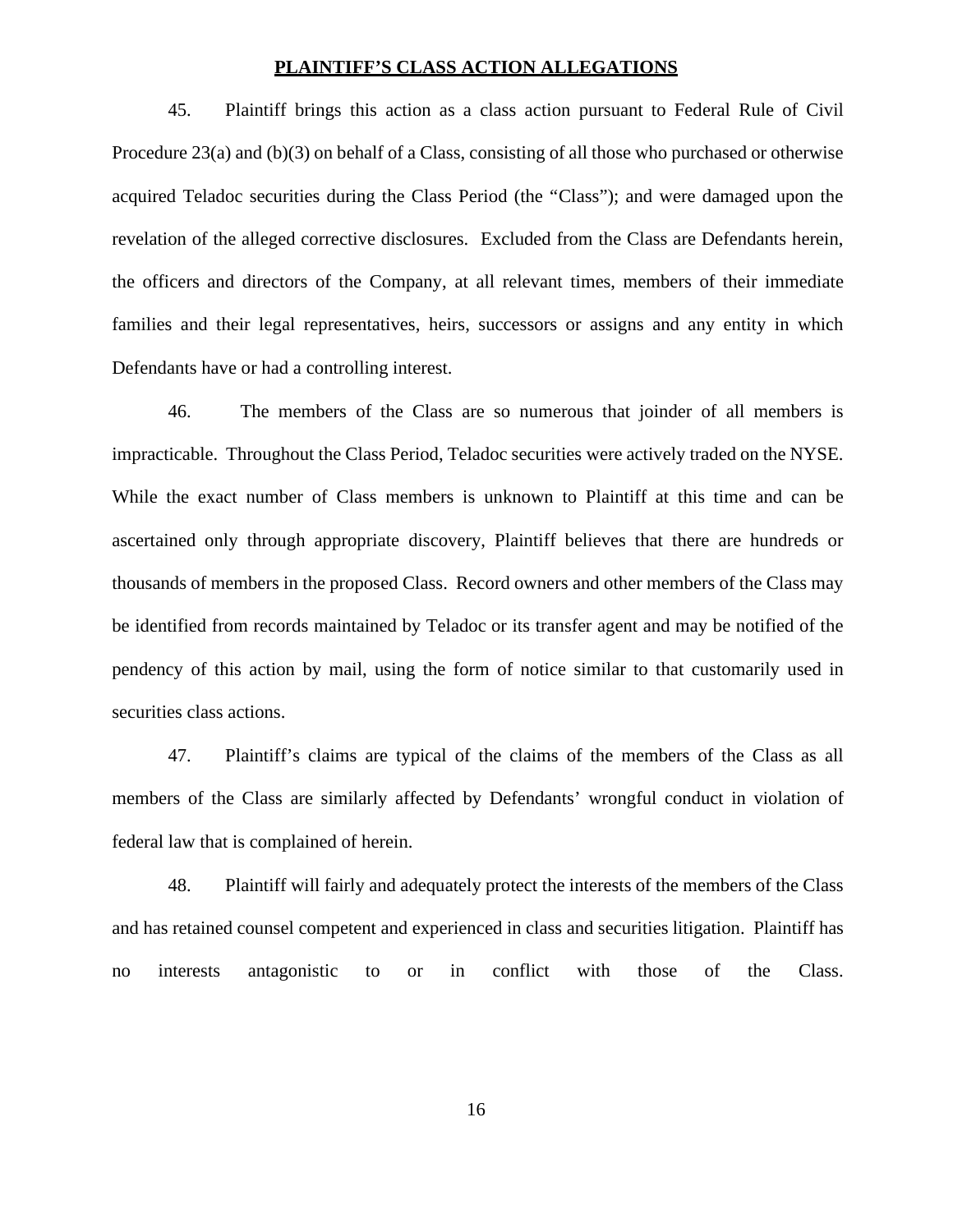49. Common questions of law and fact exist as to all members of the Class and predominate over any questions solely affecting individual members of the Class. Among the questions of law and fact common to the Class are:

- whether the federal securities laws were violated by Defendants' acts as alleged herein;
- whether statements made by Defendants to the investing public during the Class Period misrepresented material facts about the business, operations and management of Teladoc;
- whether the Individual Defendants caused Teladoc to issue false and misleading financial statements during the Class Period;
- whether Defendants acted knowingly or recklessly in issuing false and misleading financial statements;
- whether the prices of Teladoc securities during the Class Period were artificially inflated because of the Defendants' conduct complained of herein; and
- whether the members of the Class have sustained damages and, if so, what is the proper measure of damages.

50. A class action is superior to all other available methods for the fair and efficient adjudication of this controversy since joinder of all members is impracticable. Furthermore, as the damages suffered by individual Class members may be relatively small, the expense and burden of individual litigation make it impossible for members of the Class to individually redress the wrongs done to them. There will be no difficulty in the management of this action as a class action.

51. Plaintiff will rely, in part, upon the presumption of reliance established by the fraud on-the-market doctrine in that:

- Defendants made public misrepresentations or failed to disclose material facts during the Class Period;
- the omissions and misrepresentations were material;
- Teladoc securities are traded in an efficient market;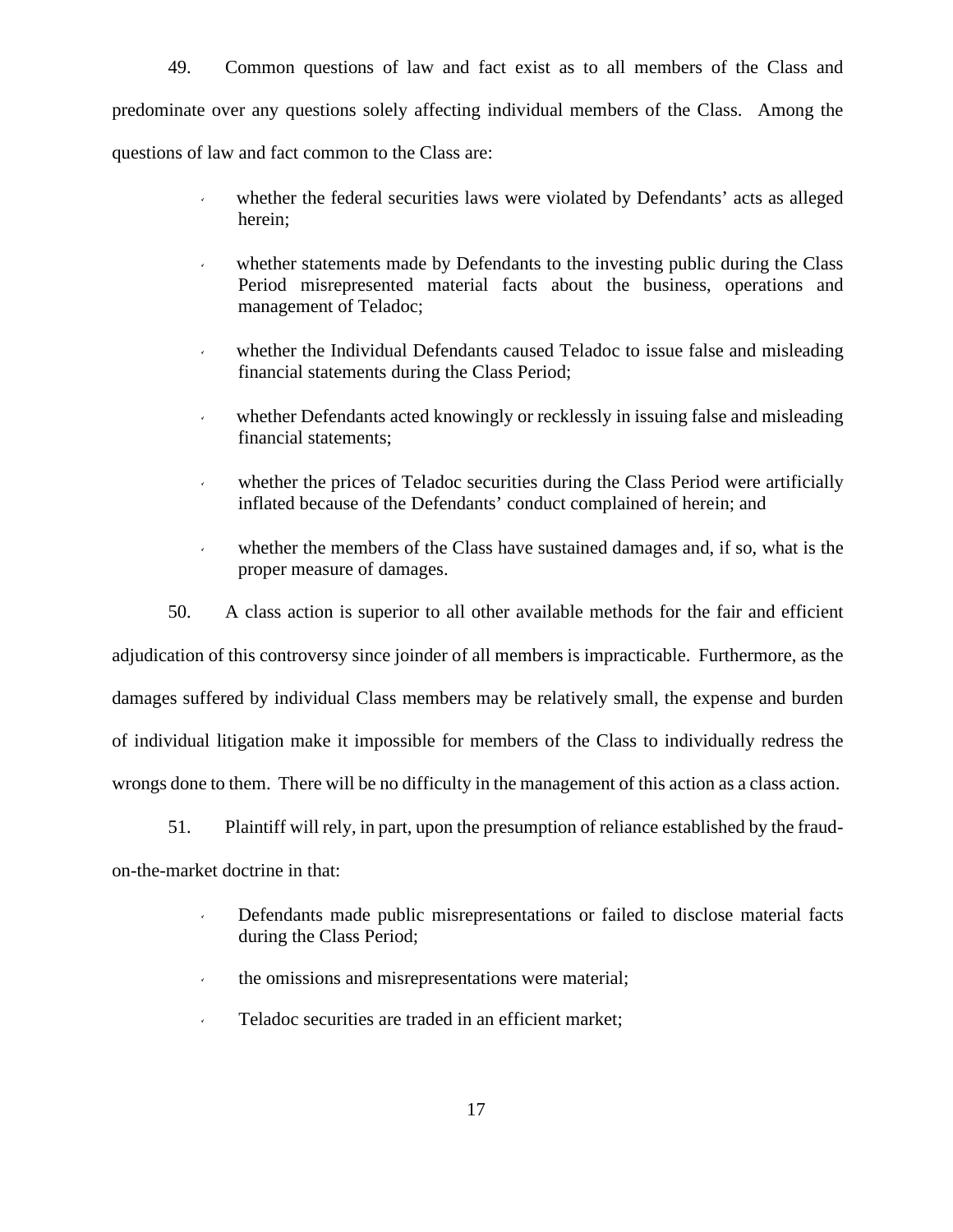- the Company's shares were liquid and traded with moderate to heavy volume during the Class Period;
- $\cdot$  the Company traded on the NYSE and was covered by multiple analysts;
- the misrepresentations and omissions alleged would tend to induce a reasonable investor to misjudge the value of the Company's securities; and
- Plaintiff and members of the Class purchased, acquired and/or sold Teladoc securities between the time the Defendants failed to disclose or misrepresented material facts and the time the true facts were disclosed, without knowledge of the omitted or misrepresented facts.
- 52. Based upon the foregoing, Plaintiff and the members of the Class are entitled to a

presumption of reliance upon the integrity of the market.

53. Alternatively, Plaintiff and the members of the Class are entitled to the presumption

of reliance established by the Supreme Court in *Affiliated Ute Citizens of the State of Utah v.*

*United States*, 406 U.S. 128, 92 S. Ct. 2430 (1972), as Defendants omitted material information in

their Class Period statements in violation of a duty to disclose such information, as detailed above.

### **COUNT I**

# **(Violations of Section 10(b) of the Exchange Act and Rule 10b-5 Promulgated Thereunder Against All Defendants)**

54. Plaintiff repeats and re-alleges each and every allegation contained above as if fully set forth herein.

55. This Count is asserted against Defendants and is based upon Section 10(b) of the Exchange Act, 15 U.S.C. § 78j(b), and Rule 10b-5 promulgated thereunder by the SEC.

56. During the Class Period, Defendants engaged in a plan, scheme, conspiracy and course of conduct, pursuant to which they knowingly or recklessly engaged in acts, transactions, practices and courses of business which operated as a fraud and deceit upon Plaintiff and the other members of the Class; made various untrue statements of material facts and omitted to state material facts necessary in order to make the statements made, in light of the circumstances under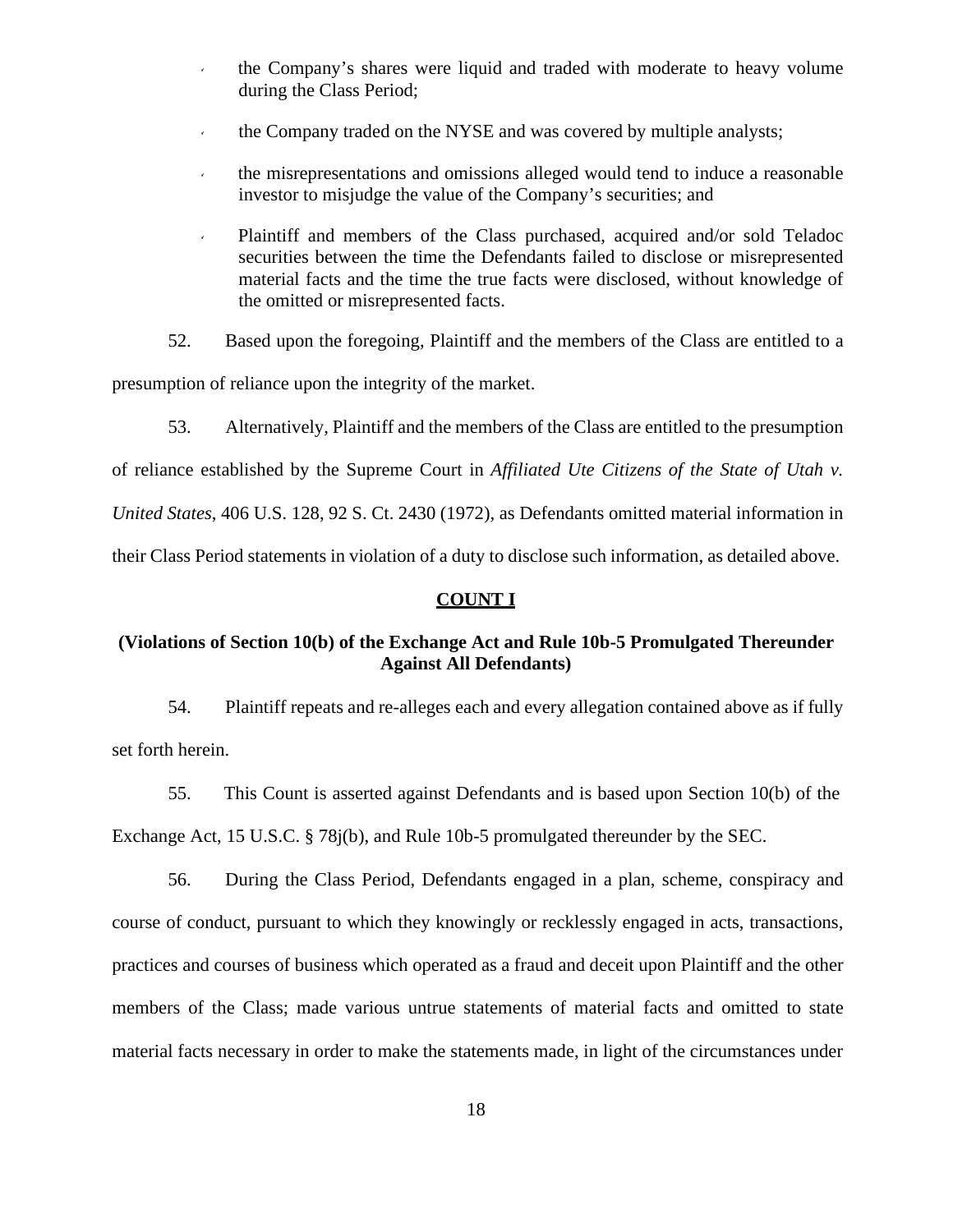which they were made, not misleading; and employed devices, schemes and artifices to defraud in connection with the purchase and sale of securities. Such scheme was intended to, and, throughout the Class Period, did: (i) deceive the investing public, including Plaintiff and other Class members, as alleged herein; (ii) artificially inflate and maintain the market price of Teladoc securities; and (iii) cause Plaintiff and other members of the Class to purchase or otherwise acquire Teladoc securities and options at artificially inflated prices. In furtherance of this unlawful scheme, plan and course of conduct, Defendants, and each of them, took the actions set forth herein.

57. Pursuant to the above plan, scheme, conspiracy and course of conduct, each of the Defendants participated directly or indirectly in the preparation and/or issuance of the quarterly and annual reports, SEC filings, press releases and other statements and documents described above, including statements made to securities analysts and the media that were designed to influence the market for Teladoc securities. Such reports, filings, releases and statements were materially false and misleading in that they failed to disclose material adverse information and misrepresented the truth about Teladoc's finances and business prospects.

58. By virtue of their positions at Teladoc, Defendants had actual knowledge of the materially false and misleading statements and material omissions alleged herein and intended thereby to deceive Plaintiff and the other members of the Class, or, in the alternative, Defendants acted with reckless disregard for the truth in that they failed or refused to ascertain and disclose such facts as would reveal the materially false and misleading nature of the statements made, although such facts were readily available to Defendants. Said acts and omissions of Defendants were committed willfully or with reckless disregard for the truth. In addition, each Defendant knew or recklessly disregarded that material facts were being misrepresented or omitted as described above.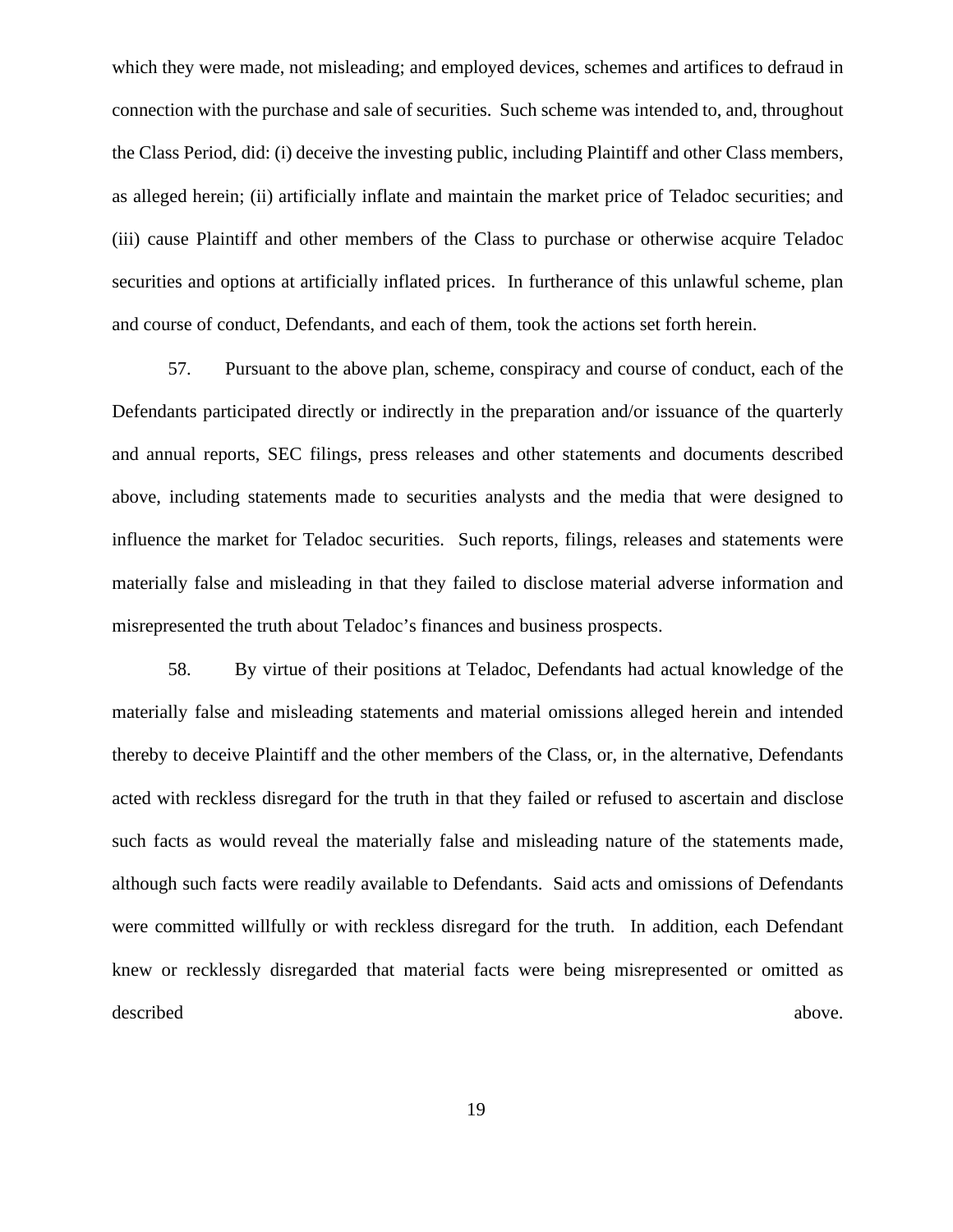59. Information showing that Defendants acted knowingly or with reckless disregard for the truth is peculiarly within Defendants' knowledge and control. As the senior managers and/or directors of Teladoc, the Individual Defendants had knowledge of the details of Teladoc's internal affairs.

60. The Individual Defendants are liable both directly and indirectly for the wrongs complained of herein. Because of their positions of control and authority, the Individual Defendants were able to and did, directly or indirectly, control the content of the statements of Teladoc. As officers and/or directors of a publicly-held company, the Individual Defendants had a duty to disseminate timely, accurate, and truthful information with respect to Teladoc's businesses, operations, future financial condition and future prospects. As a result of the dissemination of the aforementioned false and misleading reports, releases and public statements, the market price of Teladoc securities was artificially inflated throughout the Class Period. In ignorance of the adverse facts concerning Teladoc's business and financial condition which were concealed by Defendants, Plaintiff and the other members of the Class purchased or otherwise acquired Teladoc securities at artificially inflated prices and relied upon the price of the securities, the integrity of the market for the securities and/or upon statements disseminated by Defendants, and were damaged thereby.

61. During the Class Period, Teladoc securities were traded on an active and efficient market. Plaintiff and the other members of the Class, relying on the materially false and misleading statements described herein, which the Defendants made, issued or caused to be disseminated, or relying upon the integrity of the market, purchased or otherwise acquired shares of Teladoc securities at prices artificially inflated by Defendants' wrongful conduct. Had Plaintiff and the other members of the Class known the truth, they would not have purchased or otherwise acquired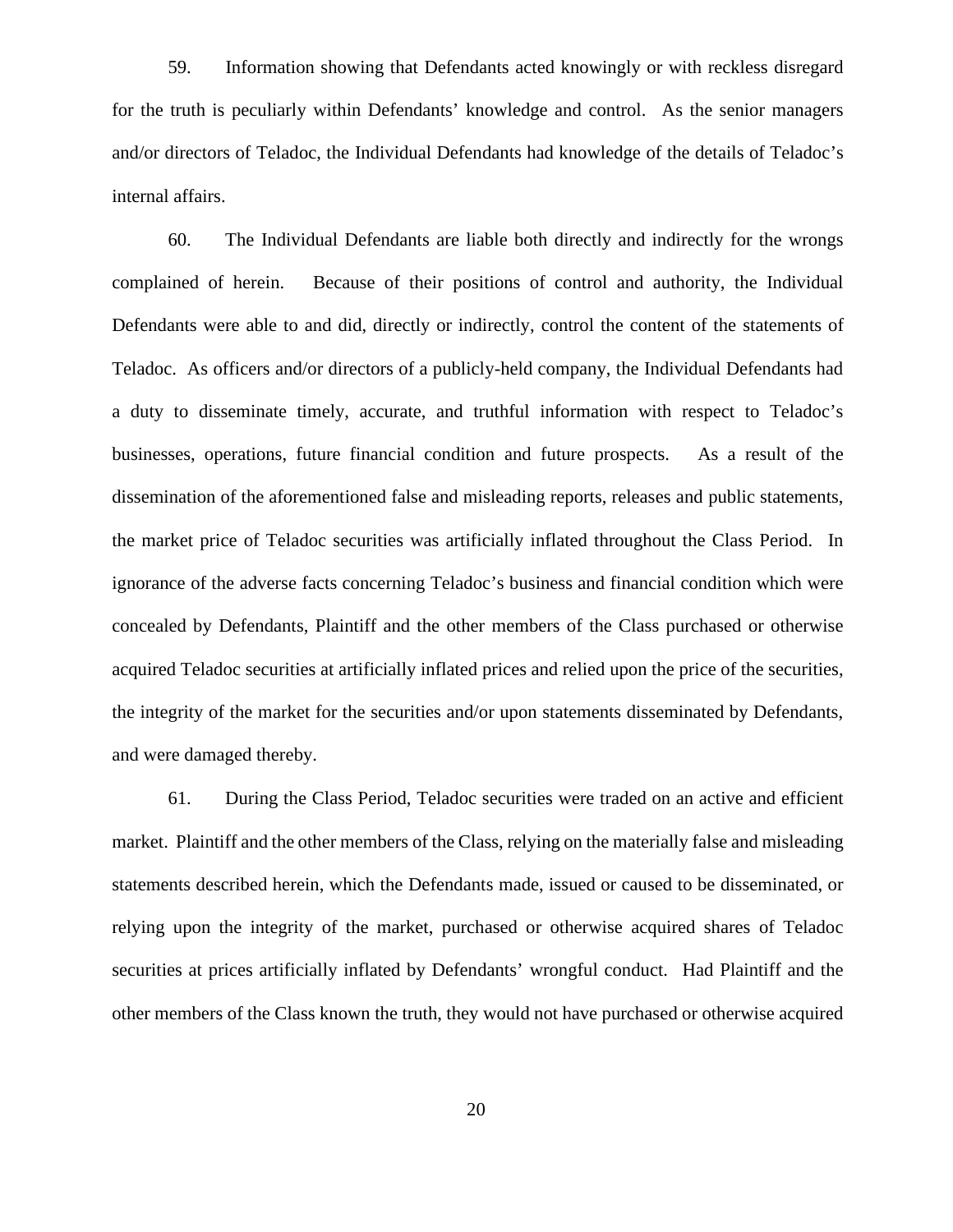said securities, or would not have purchased or otherwise acquired them at the inflated prices that were paid. At the time of the purchases and/or acquisitions by Plaintiff and the Class, the true value of Teladoc securities was substantially lower than the prices paid by Plaintiff and the other members of the Class. The market price of Teladoc securities declined sharply upon public disclosure of the facts alleged herein to the injury of Plaintiff and Class members.

62. By reason of the conduct alleged herein, Defendants knowingly or recklessly, directly or indirectly, have violated Section 10(b) of the Exchange Act and Rule 10b-5 promulgated thereunder.

63. As a direct and proximate result of Defendants' wrongful conduct, Plaintiff and the other members of the Class suffered damages in connection with their respective purchases, acquisitions and sales of the Company's securities during the Class Period, upon the disclosure that the Company had been disseminating misrepresented financial statements to the investing public.

#### **COUNT II**

#### **(Violations of Section 20(a) of the Exchange Act Against the Individual Defendants)**

64. Plaintiff repeats and re-alleges each and every allegation contained in the foregoing paragraphs as if fully set forth herein.

65. During the Class Period, the Individual Defendants participated in the operation and management of Teladoc, and conducted and participated, directly and indirectly, in the conduct of Teladoc's business affairs. Because of their senior positions, they knew the adverse non-public information about Teladoc's misstatement of income and expenses and false financial statements.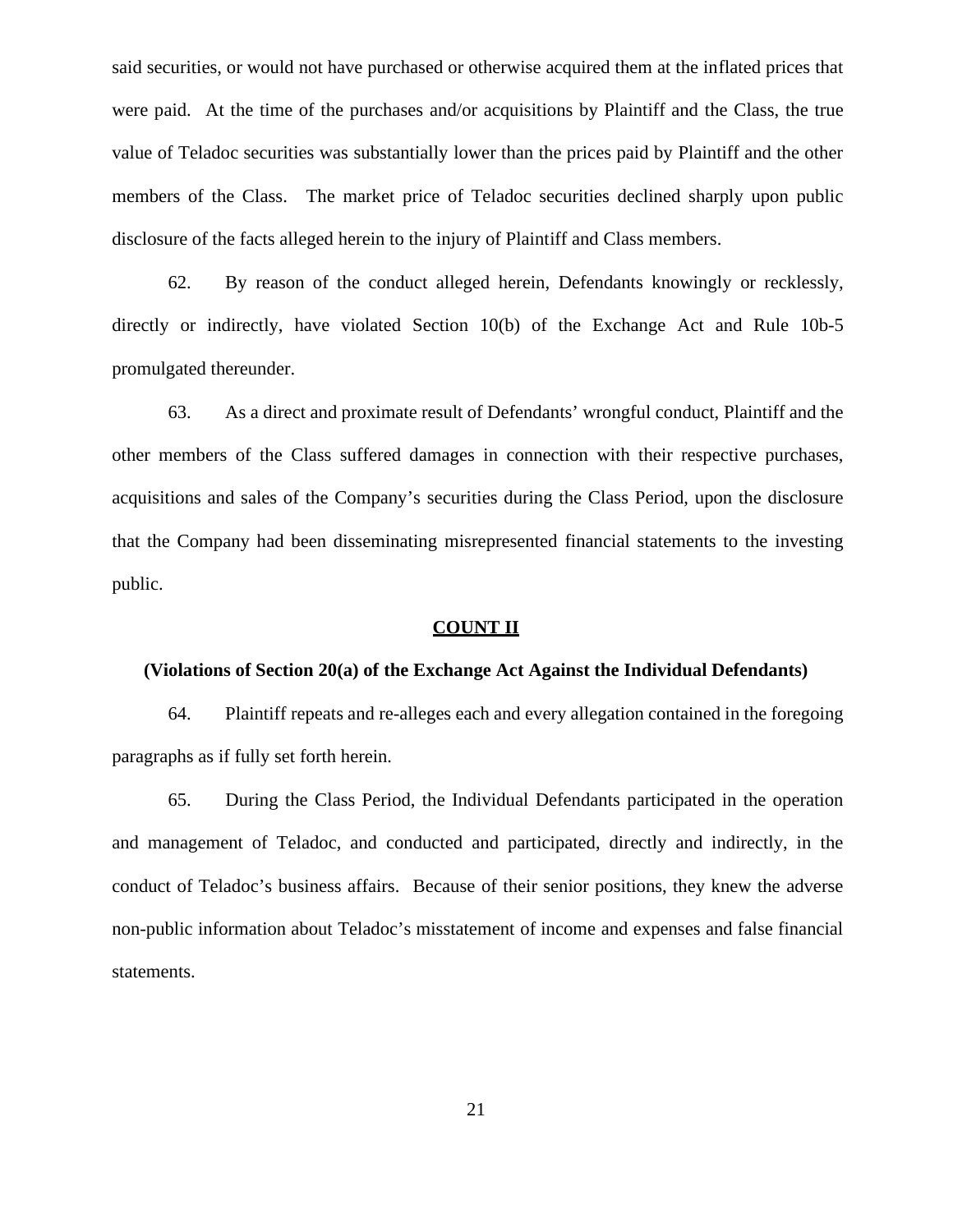66. As officers and/or directors of a publicly owned company, the Individual Defendants had a duty to disseminate accurate and truthful information with respect to Teladoc's financial condition and results of operations, and to correct promptly any public statements issued by Teladoc which had become materially false or misleading.

67. Because of their positions of control and authority as senior officers, the Individual Defendants were able to, and did, control the contents of the various reports, press releases and public filings which Teladoc disseminated in the marketplace during the Class Period concerning Teladoc's results of operations. Throughout the Class Period, the Individual Defendants exercised their power and authority to cause Teladoc to engage in the wrongful acts complained of herein. The Individual Defendants, therefore, were "controlling persons" of Teladoc within the meaning of Section 20(a) of the Exchange Act. In this capacity, they participated in the unlawful conduct alleged which artificially inflated the market price of Teladoc securities.

68. Each of the Individual Defendants, therefore, acted as a controlling person of Teladoc. By reason of their senior management positions and/or being directors of Teladoc, each of the Individual Defendants had the power to direct the actions of, and exercised the same to cause, Teladoc to engage in the unlawful acts and conduct complained of herein. Each of the Individual Defendants exercised control over the general operations of Teladoc and possessed the power to control the specific activities which comprise the primary violations about which Plaintiff and the other members of the Class complain.

69. By reason of the above conduct, the Individual Defendants are liable pursuant to Section 20(a) of the Exchange Act for the violations committed by Teladoc.

### **PRAYER FOR RELIEF**

**WHEREFORE**, Plaintiff demands judgment against Defendants as follows: